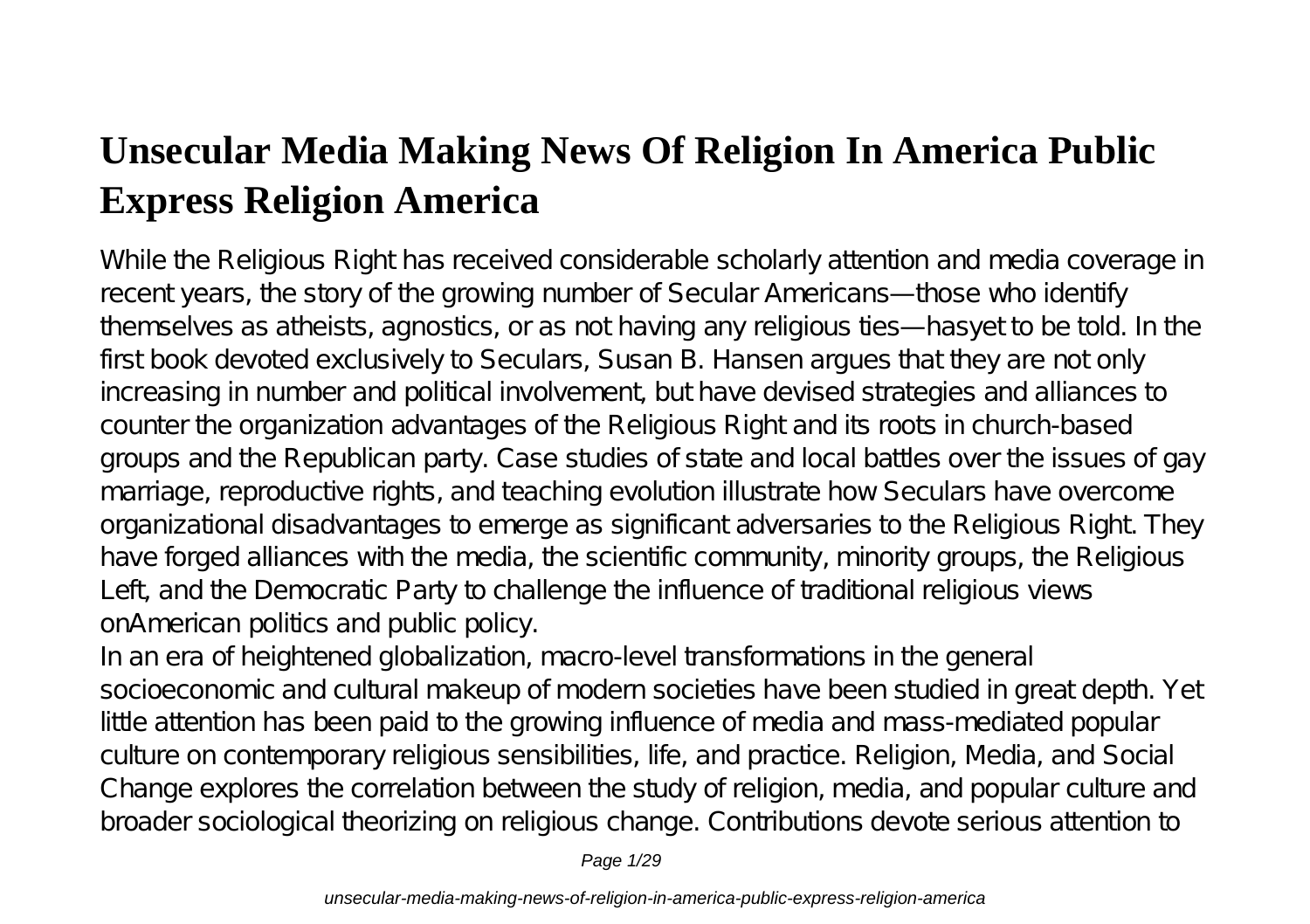broadly-defined media including technologies, institutions, and social and cultural environments, as well as mass-mediated popular culture such as film, music, television, and computer games. This interdisciplinary collection addresses important theoretical and methodological questions by connecting the study of media and popular culture to current perspectives, approaches, and discussions in the broader sociological study of religion. Charges of "fake news" tend to be politically motivated whether made by Republicans or Democrats. Yet the potential for media bias is real and deserves an honest assessment. Using an audit technique—providing journalists with similar scenarios but altering key details—the authors evaluate whether reporters and editors write different narratives depending on the characteristics of the principle issues in the story. The results indicate that race, gender, sexuality and religion have little effect on whether a story will be covered, but do color the story that is written. Data suggest that news personnel may be operating in ways that promote progressive political leanings. The results of this study are important for journalists seeking to move closer to objective standards of reporting.

Is it true that Christianity is being marginalised by the secular media, at the expense of Islam? Are the mass media Islamophobic? Is atheism on the rise in media coverage? Media Portrayals of Religion and the Secular Sacred explores such questions and argues that television and newspapers remain key sources of popular information about religion. They are particularly significant at a time when religious participation in Europe is declining yet the public visibility and influence of religions seems to be increasing. Based on analysis of mainstream media, the book is set in the context of wider debates about the sociology of religion and media representation. The authors draw on research conducted in the 1980s and 2008-10 to examine Page 2/29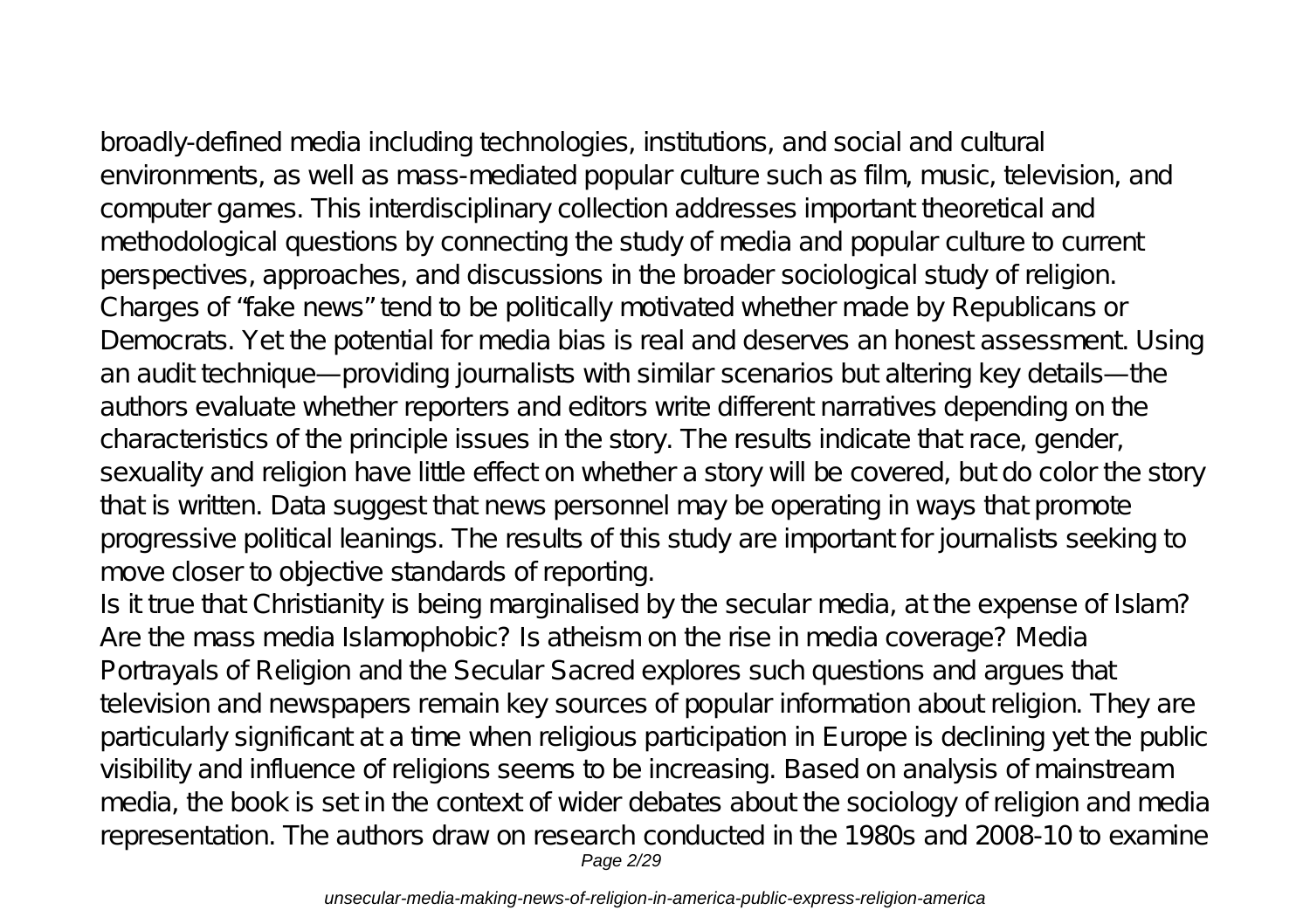British media coverage and representation of religion and contemporary secular values, and to consider what has changed in the last 25 years. Exploring the portrayal of Christianity and public life, Islam and religious diversity, atheism and secularism, and popular beliefs and practices, several media events are also examined in detail: the Papal visit to the UK in 2010 and the ban of the controversial Dutch MP, Geert Wilders, in 2009. Religion is shown to be deeply embedded in the language and images of the press and television, and present in all types of coverage from news and documentaries to entertainment, sports reporting and advertising. A final chapter engages with global debates about religion and media.

The God Strategy

Through a Lens Darkly

Religious Conviction in American Journalism and Higher Education

2nd Edition

How Religion Became a Political Weapon in America

Scripture on the Silver Screen

Prejudice in the Press?

The Third Edition of Women in Mass Communication provides a new generation of students with an insightful examination of women in the journalism and mass communication professions. In this seminal volume, editors Pamela Creedon and Judith Cramer offer ideas and directions for improving the status of women—and men— working in the field.

Religious Radicalization and Securitization in Canada and Beyond examines the challenges created by both religious radicalism and the state's and society's response to it.

An overview of public religion in the states of Iowa, Illinois, Indiana, Kansas, Michigan, Minnesota,

Page 3/29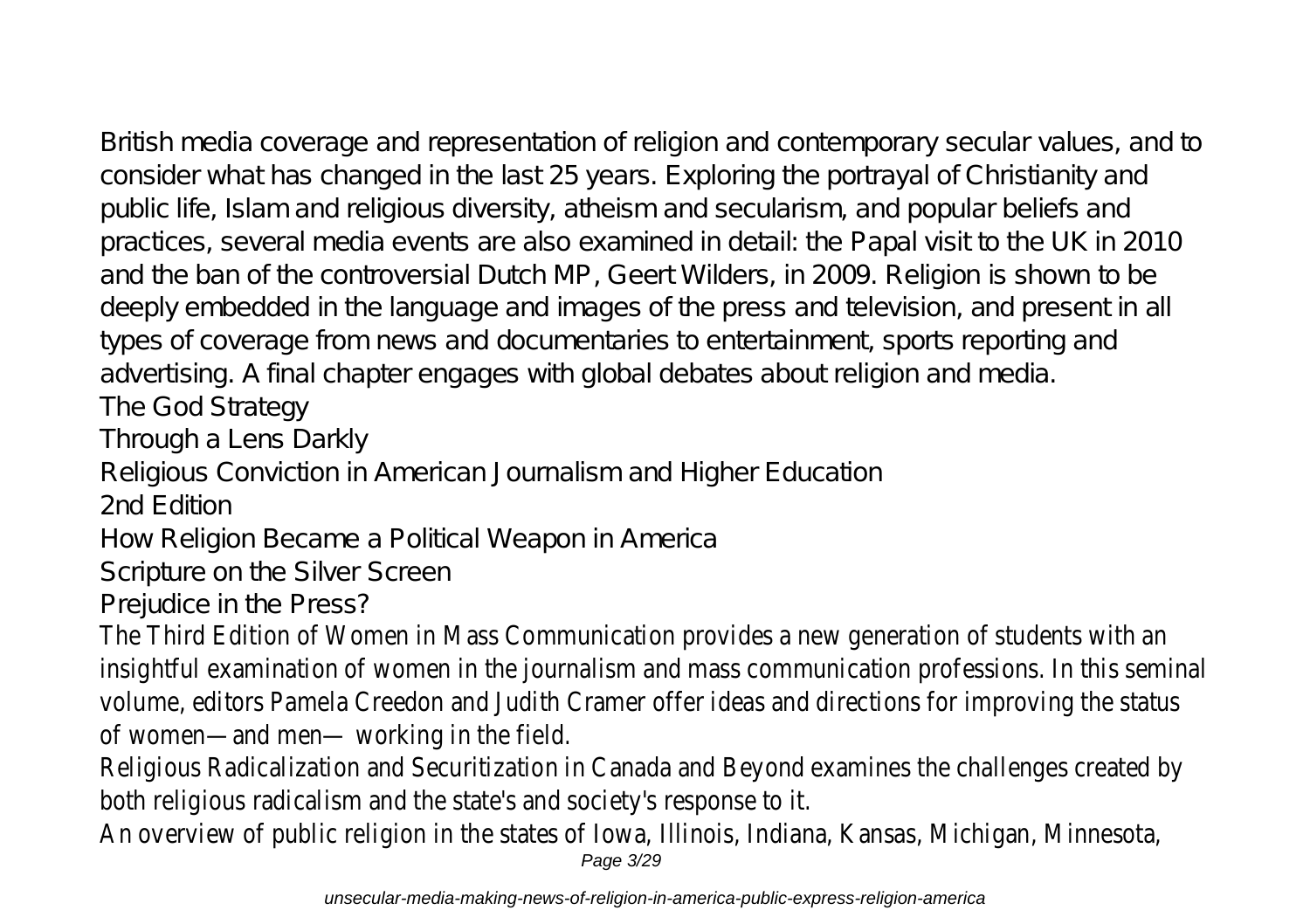North Dakota, Nebraska, Ohio, South Dakota, and Wisconsin. Om amerikanske film som tolkes ud fra tekster i Bibelen Semiotic and Pragmatic in Mass Media Religion and American Cultures An Anthropological Reading Exotics, Subversives, and Journalists, 1955-1993 Quoting God Making the American Religious Fringe Framing Religion in the News

*Religion and popular culture is a fast-growing field that spans a variety of disciplines. This volume offers the first real survey of the field to date and provides a guide for the work of future scholars. It explores: key issues of definition and of methodology religious encounters with popular culture across media, material culture and space, ranging from videogames and social networks to cooking and kitsch, architecture and national monuments representations of religious traditions in the media and popular culture, including important non-Western spheres such as Bollywood This Companion will serve as an enjoyable and informative resource for students and a stimulus to future scholarly work.*

*DIVCollection of essays analyzing political sex scandals and U.S. political culture from a variety of theoretical angles, including feminism, cultural studies, Marxist critical*

Page 4/29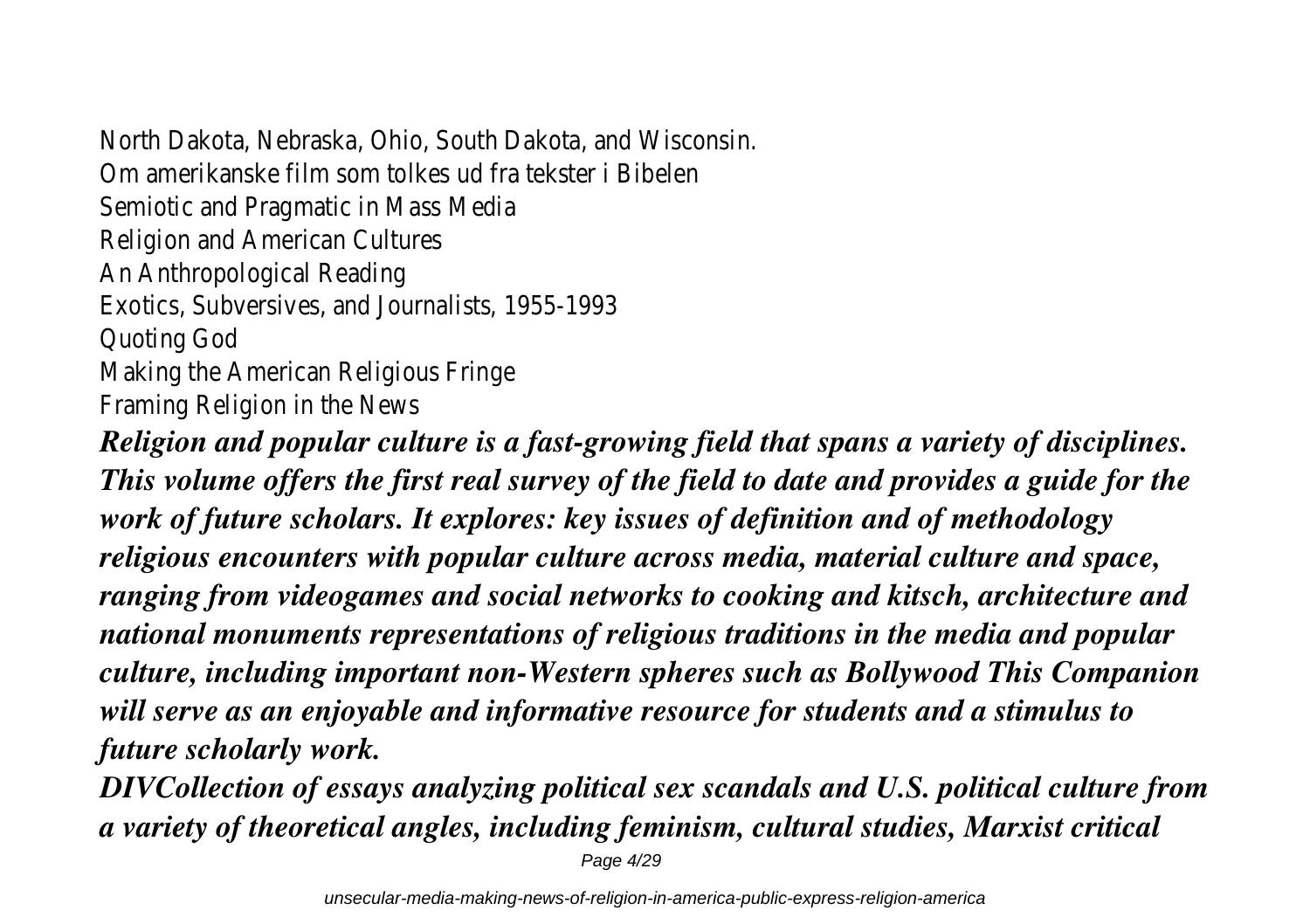### *theory, queer theory, and critical race theory. /div*

*This book is an empirical comparative study of the complexity of religion in the public spheres of the five Nordic countries. The result of a five-year collaborative research project, the work examines how increasingly religiously diverse Nordic societies regulate, debate, and negotiate religion in the state, the polity, the media, and civil society. The project finds that there are seemingly contradictory religious trends at different social levels: a growing secularization at the individual level, and a deprivatization of religion in politics, the media, and civil society. It offers a critique of the current theories of secularization and the return of religion, introducing religious complexity as an alternative concept to understand these paradoxes. This book is for scholars, students, and readers with an interest in understanding the public role of religion in the West.*

*From the moment Captain America punched Hitler in the jaw, comic books have always been political, and whether it is Marvel's chairman Ike Perlmutter making a campaign contribution to Donald Trump in 2016 or Marvel's character Howard the Duck running for president during America's bicentennial in 1976, the politics of comics have overlapped with the politics of campaigns and governance. Pop culture opens avenues for people to declare their participation in a collective project and helps them to shape their understandings of civic responsibility, leadership, communal* Page 5/29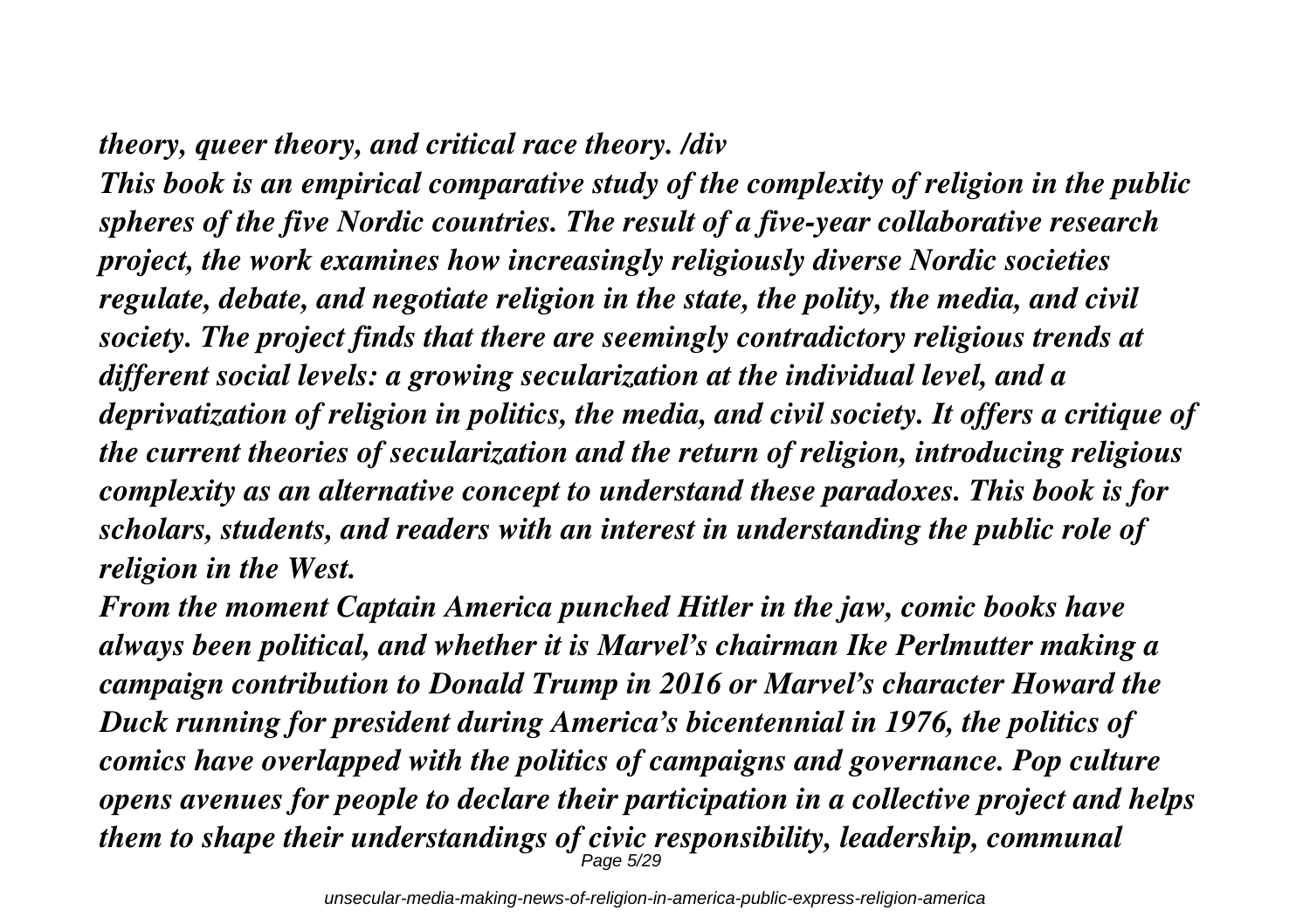*history, and present concerns. Politics in the Gutters: American Politicians and Elections in Comic Book Media opens with an examination of campaign comic books used by the likes of Herbert Hoover and Harry S. Truman, follows the rise of political counterculture comix of the 1960s, and continues on to the graphic novel version of the 9/11 Report and the cottage industry of Sarah Palin comics. It ends with a consideration of comparisons to Donald Trump as a supervillain and a look at comics connections to the pandemic and protests that marked the 2020 election year. More than just escapist entertainment, comics offer a popular yet complicated vision of the American political tableau. Politics in the Gutters considers the political myths, moments, and mimeses, in comic books—from nonfiction to science fiction, superhero to supernatural, serious to satirical, golden age to present day—to consider how they represent, re-present, underpin, and/or undermine ideas and ideals about American electoral politics.*

*Studies in the Dead Sea Scrolls and the History of Judaism How the News Media Perceive and Portray Evangelicals The Oxford Handbook of Religion and the American News Media Mass Media Politics in the Gutters A Bibliography with Indexes*

Page 6/29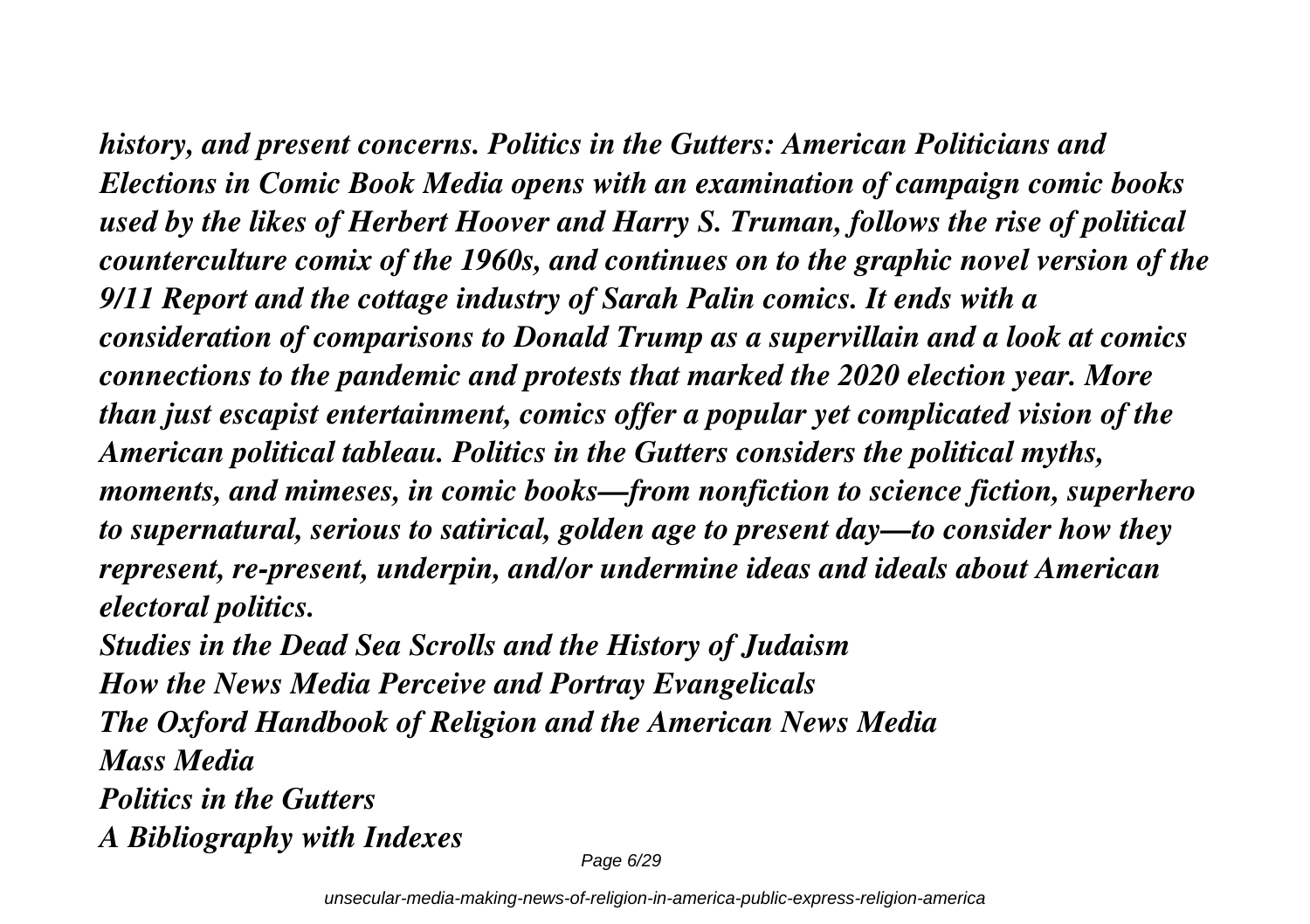### *Crossing the Academy*

*Writing in the New York Times Magazine, Max Frankel characterized Unsecular Media as a book that "leaves you thinking about the saintly role that religion has acquired in our allegedly irreligious media." Mark Silk's book is the first to offer a comprehensive description and analysis of how American news media cover religion.*

*Do journalists report more favourably on people that they like than on those they don't? Canada's evangelicals think so. For years, they've accused the country's news personnel of being prejudiced against them both personally and in their coverage. However, up to now, the evangelicals' charge of media bias has never been empirically examined. This book puts that charge to the test. An in depth survey of national news personnel accompanied by an extensive, multi-year examination of news coverage reveals how Canada's journalists feel about evangelicals, how they report on evangelicals, and how and when their feelings influence their reporting. In the end, this book concludes when the* Page 7/29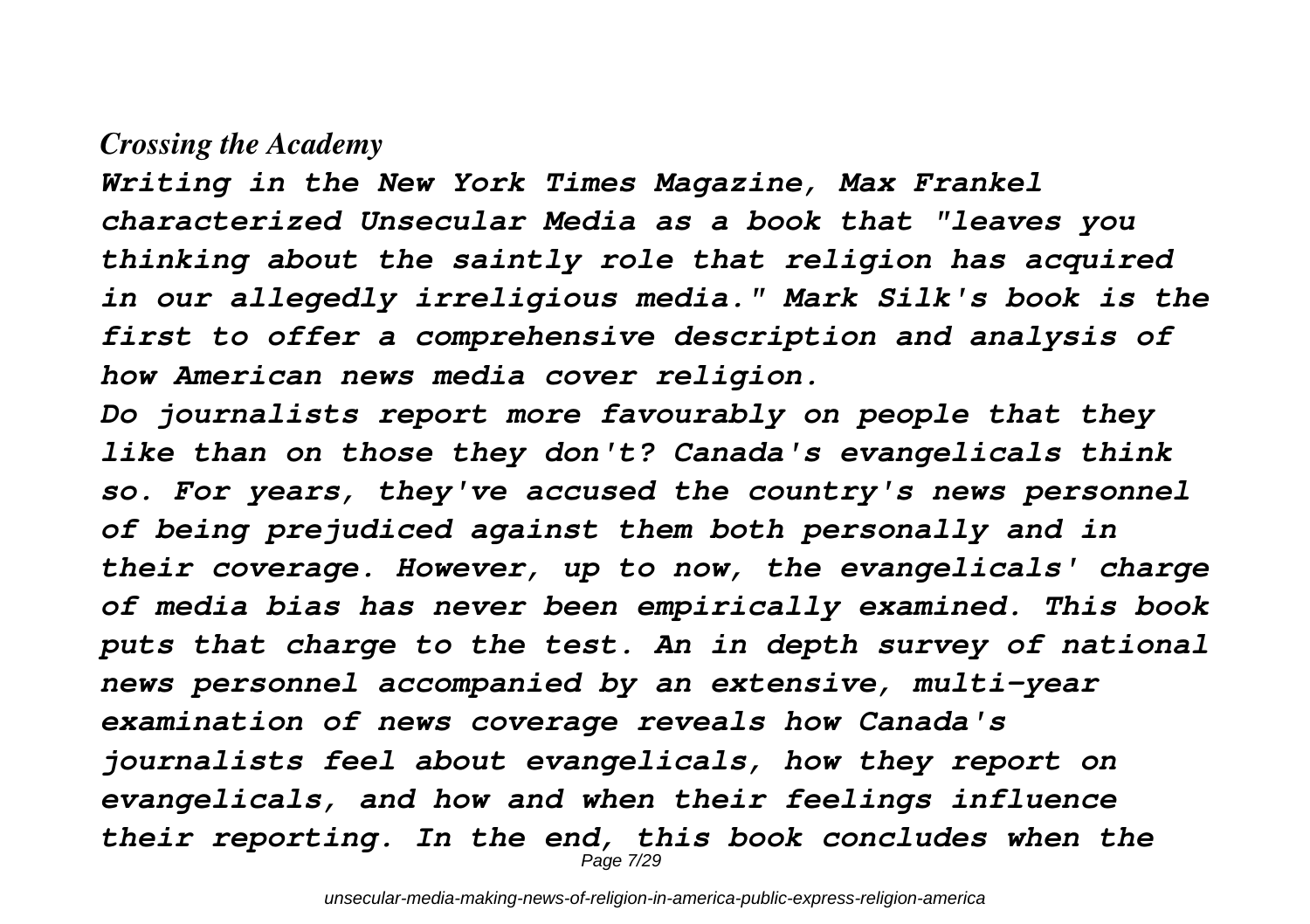*beliefs and actions of Canadian evangelicals directly clash with the heart-felt convictions of Canadian national journalists, the journalists are willing to abandon their professional objectivity and slant their stories against their ideological opponents. In addition, this book uses the media's treatment of evangelicals as a backdrop for the discussion of larger issues. How the media construct the news, how and why the media cover religion as they do, whether journalistic objectivity exists at all, and the affect media messages have on audiences is explored. Also, advice on how religious groups can overcome media bias is offered. As the first book to apply the tools of quantitative research to the topic of religion and the news in Canada, this book is groundbreaking. However, written with the lay reader in mind, the theoretical underpinnings of the work and methodologies used are presented in accessible, easy-to-understand terms. This book will be of interest to all member of the evangelical community, clergy and faith leaders, and scholars of religion or mass*

Page 8/29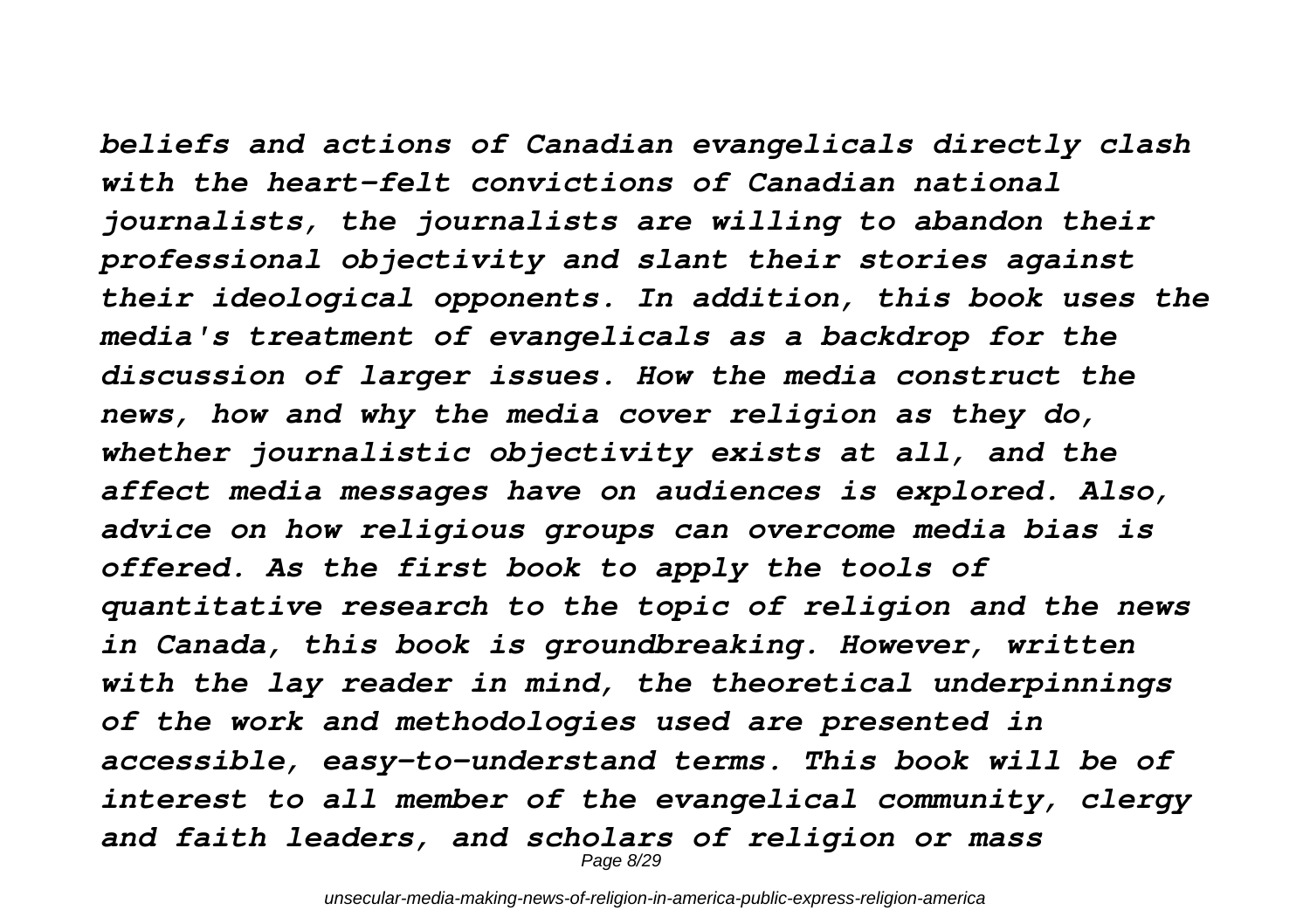*communication. "This is response rather than reaction. Intelligent, balanced, incisive and instructive. At last such a book about such a subject from someone who understands evangelical Christianity as well as media. Essential reading for everyone interested in both." - Michael Coren, Author, columnist and broadcaster David M. Haskell, Ph.D., is associate professor of journalism and contemporary studies at the Brantford campus of Wilfrid Laurier University.*

*From the way they speak about God to audiences they visit and policies they support, U.S. politicians increasingly use religion as a partisan weapon. The God Strategy identifies four crucial religious signals used by Republicans and Democrats from Ronald Reagan in 1980 to Barack Obama in 2008.*

*In Religion and the News journalists and religious leaders reflect on their interactions with one another and their experiences of creating news. Through a series of original contributions, leading practitioners shed light on how* Page 9/29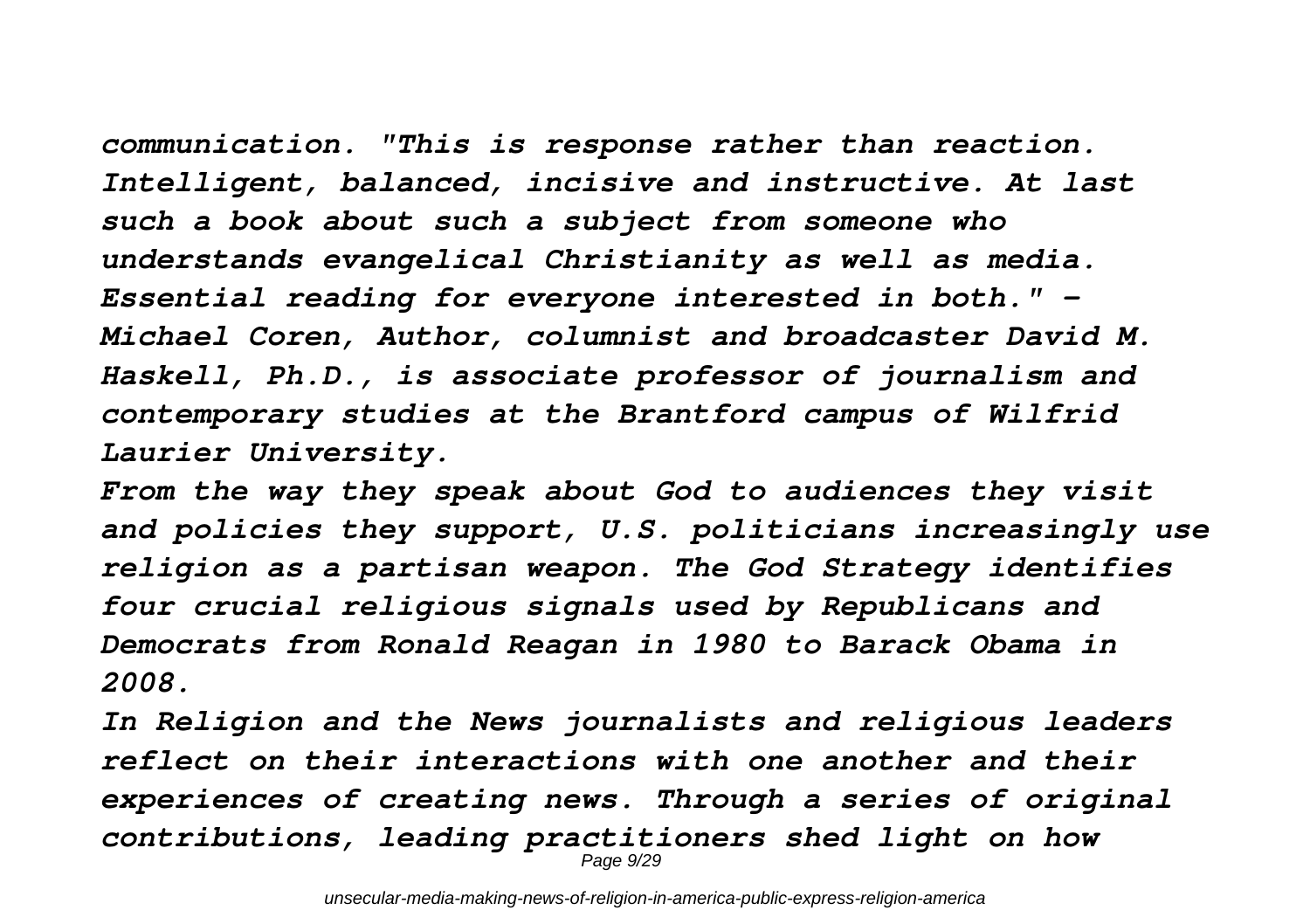*religious stories emerge into the public domain. Experienced journalists and religious representatives from different faith traditions critically consider their role in a rapidly evolving communicative environment. Aimed at journalists, faith representatives, religious leaders, academics and students this book offers a timely exploration of the current state of religious news coverage and makes an original contribution to the emerging media, religion and culture literature, as well as to media and communication studies. Religion and the News presents insights from leading journalists and religious leaders, many well-known figures, writing openly about their experiences. Contributors include: Jolyon Mitchell, Director of the Centre for Theology and Public Issues Edinburgh University; Christopher Landau, Religious Affairs Correspondent, BBC World Service; Andrew Brown, The Guardian; Professor Lord Harries of Pentregarth, former Bishop of Oxford; Dr Indarjit Singh, Director of the Network of Sikh Organisations; Rabbi Dr Jonathan Romain, Director, Jewish Information and Media* Page 10/29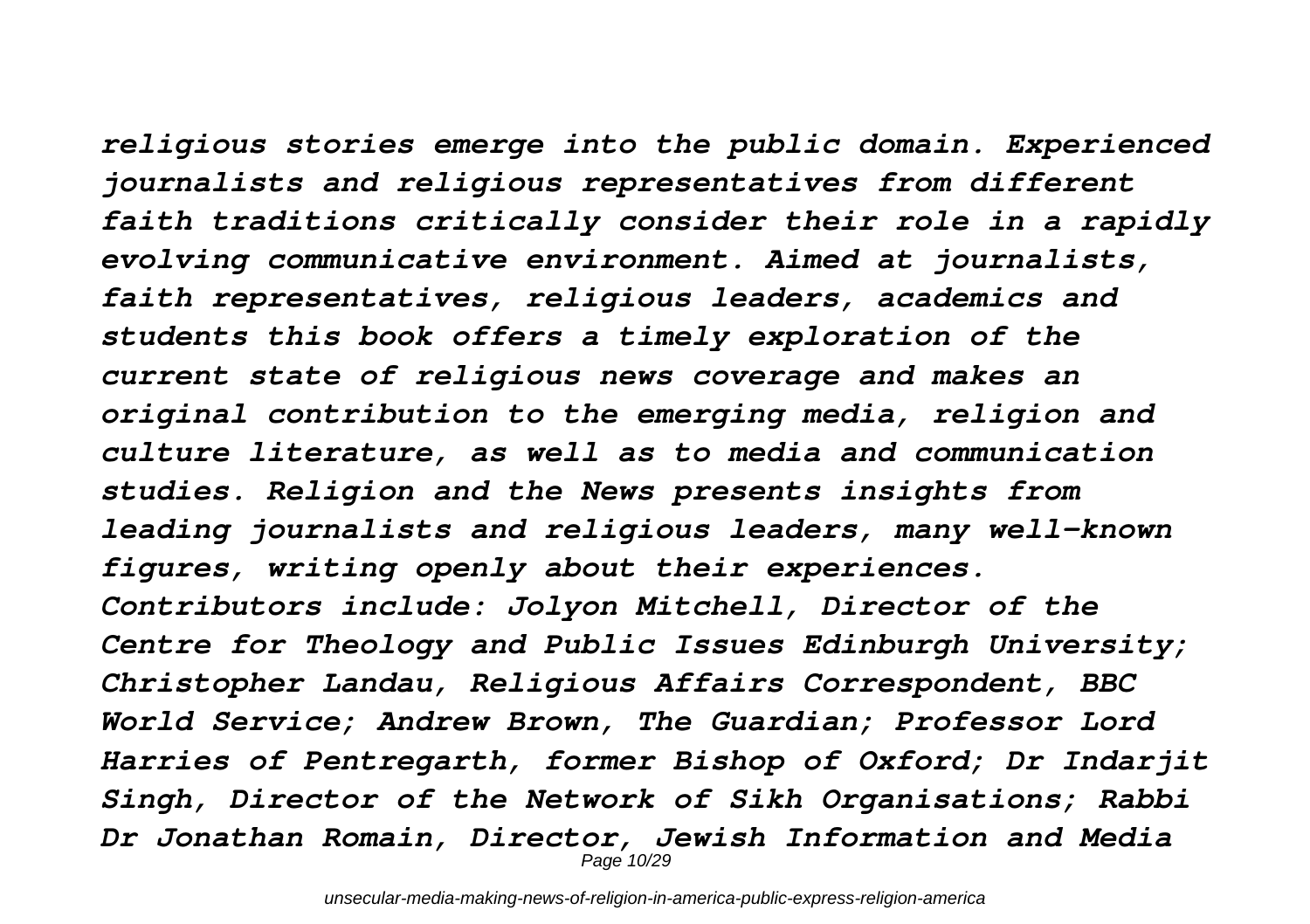*Service; Imam Monawar Hussain, Muslim Tutor, Eton College; Charlie Beckett, Director, Polis; Ruth Gledhill, Religion Correspondent, The Times; Catherine Pepinster, Editor, The Tablet; Riazat Butt, Religious Affairs Correspondent, The Guardian; Professor the Worshipful Mark Hill QC, Barrister and Fellow, Centre for Law and Religion, Cardiff University. Religion and Reaction Religion, Media, and Social Change Christian Worldview and the Academic Disciplines The Secular Political Challenge to the Religious Right The Routledge Companion to Religion and Popular Culture The Mormon Image in the American Mind*

### *Finding It, Fixing It*

Each chapter in this unique volume explores intersections of sex, religion, and media in our society. An interdisciplinary cast of contributors examines a wide variety of themes, including entertainment producers' roles in disseminating sexual and religious content; news coverage of stories about sex and religion; religious conservatives' efforts to influence media coverage of sex and 'values;' and how religious consumers are influenced by and react to sexual content in

Page 11/29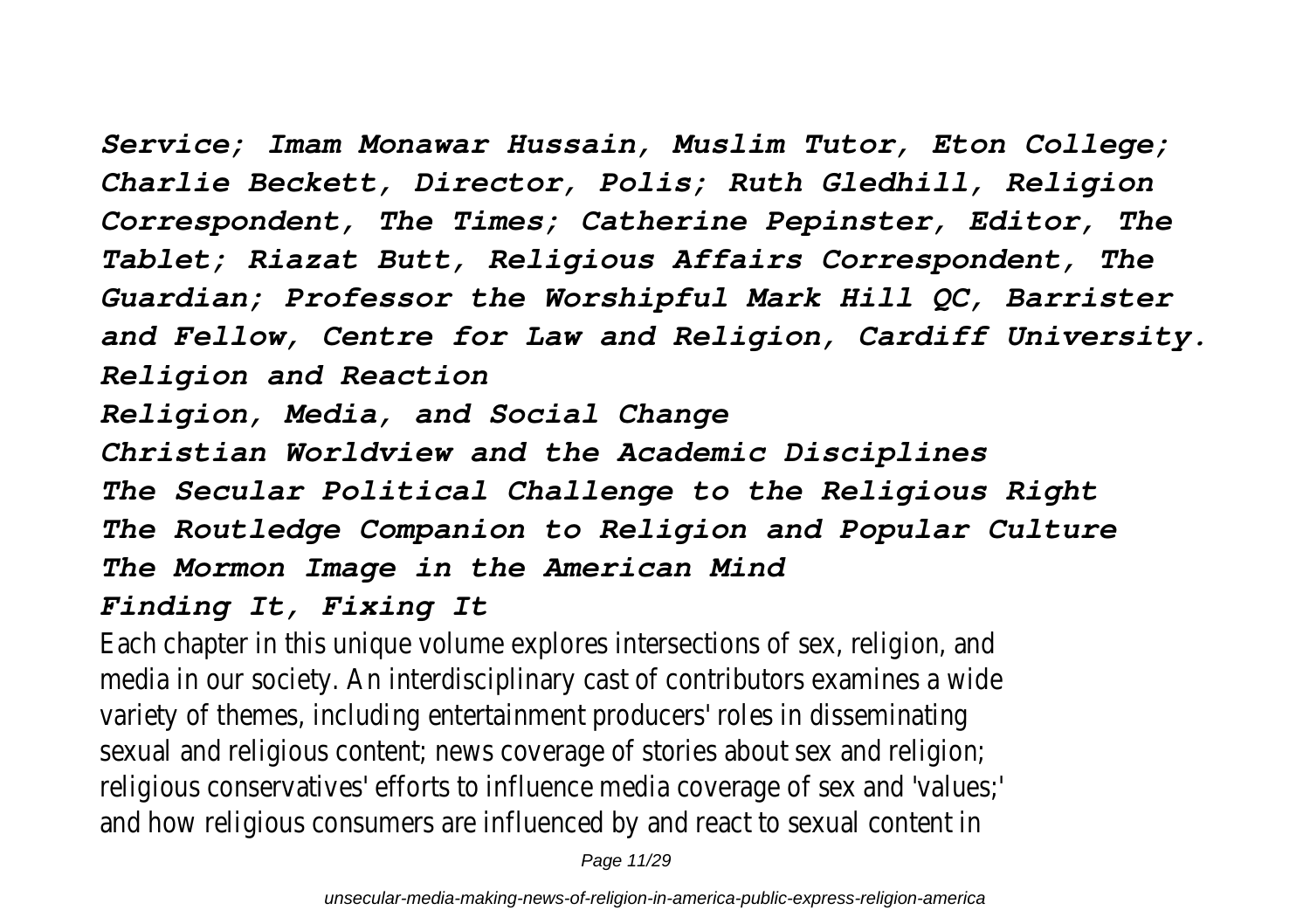### media.

Increasingly, the religious practices people engage in and the ways they talk about what is meaningful or sacred take place in the context of media culture—in the realm of the so-called secular. Focusing on this intersection of the sacred and the secular, this volume gathers together the work of media experts, religious historians, sociologists of religion, and authorities on American studies and art history. Topics range from Islam on the Internet to the quasi-religious practices of Elvis fans, from the uses of popular culture by the Salvation Army in its early years to the uses of interactive media technologies at the Simon Wiesenthal Center's Beit Hashoah Museum of Tolerance. The issues that the essays address include the public/private divide, the distinctions between the sacred and profane, and how to distinguish between the practices that may be termed "religious" and those that may not.

Quoting God charts the many ways in which media report religion news, how media use the quoted word to describe lived faith, and how media itself influence - and are influenced by - religious discourse and behavior in the public square. The volume intentionally brings together the work of academics, who study religion as a crucial factor in the construction of identity, and the work of professional journalists, who regularly report on religion in an age of instant and competitive news. This book clearly demonstrates that the relationship between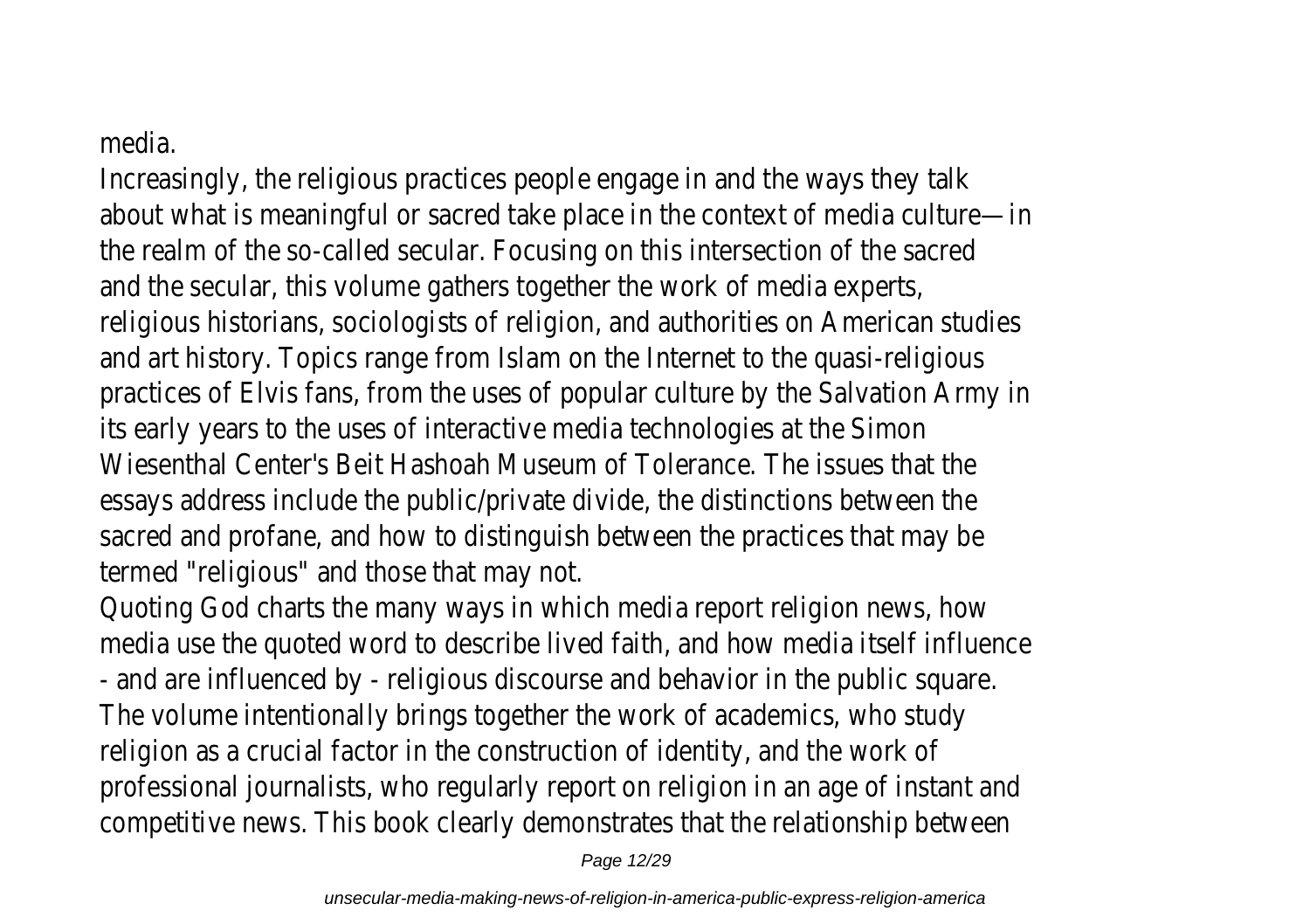media culture and spiritual culture is foundational and multi-directional; that the relationship between news values and religion in political life is influential; and that the relationship among modernity, belief, and journalism is pivotal. Winner of the Mormon History Association Best Book Award What do Americans really think about Mormons, and why? Through a fascinating survey of Mormon encounters with the media, including such personalities and events as the Osmonds, the Olympics, the Tabernacle Choir, evangelical Christians, the Equal Rights Amendment, Sports Illustrated, and even Miss America, J.B. Haws reveals the dramatic transformation of the American public's understanding of Mormons in the past half-century. When the Mormon George Romney, former governor of Michigan, ran for president in 1968, he was admired for his personal piety and characterized as "a kind of political Billy Graham." When George's son Mitt ran in 2008, a widely distributed email told hundreds of thousands of Christians that a vote for Mitt Romney was a vote for Satan. What had changed in the intervening four decades? Why were the theology of the Latter-day Saints and their "Christian" status mostly nonissues in 1968 but so hotly contested in 2008? For years, the American perception of Mormonism has been torn between admiration for individual Mormons-seen as friendly, hard-working, and family-oriented-and ambivalence toward institutional Mormonism-allegedly secretive, authoritarian, and weird. The Mormon Image in the American Mind offers vital insight into the

Page 13/29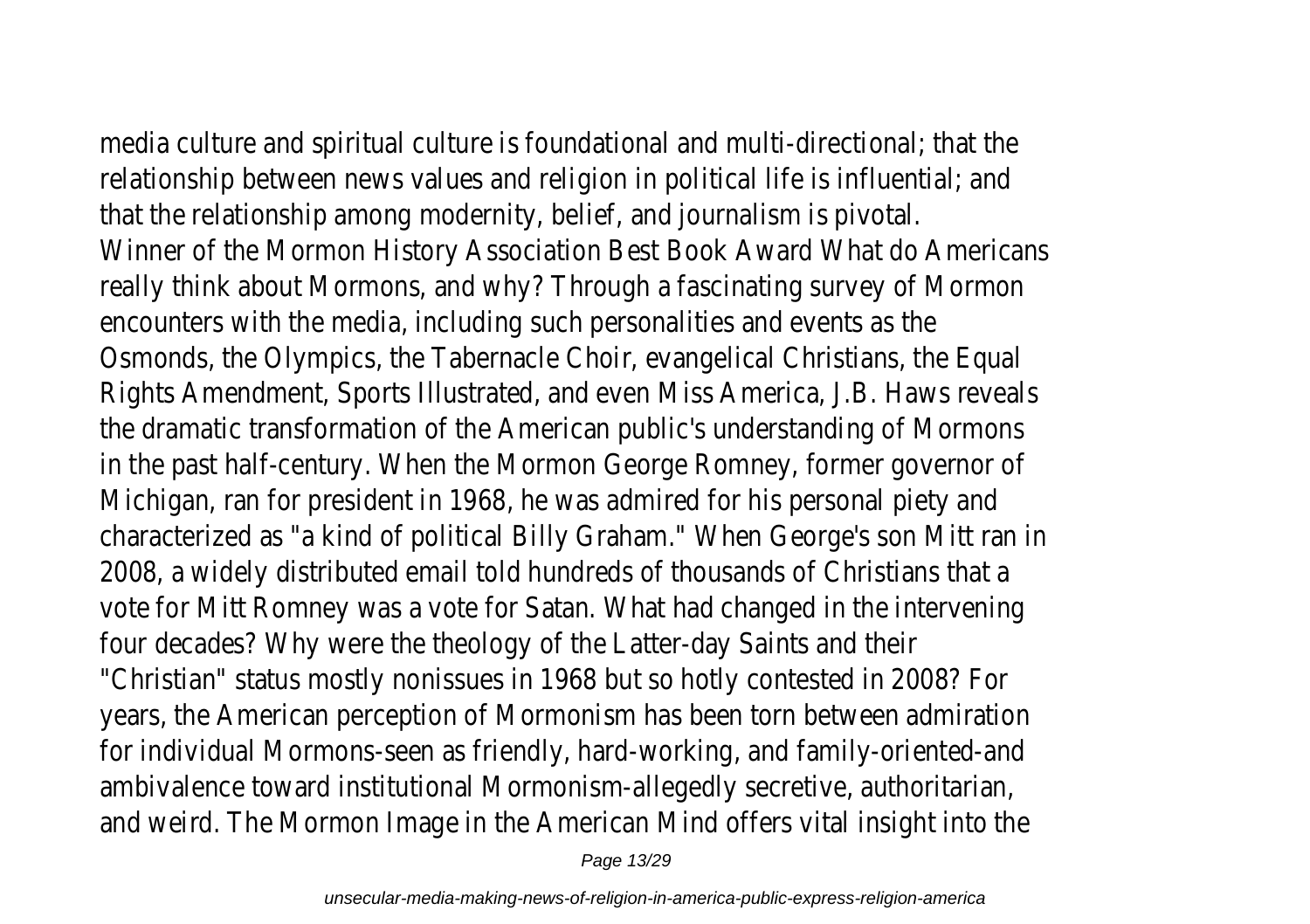complex shifts in public perception of The Church of Jesus Christ of Latter-day Saints, its members, and its place in American society.

Covering Muslims

The Sage Encyclopedia of Journalism

American Politicians and Elections in Comic Book Media

Making News of Religion in America

Investigating Bias in Coverage of Race, Gender, Sexuality and Religion

Encyclopedia of journalism. 6. Appendices

Religious Radicalization and Securitization in Canada and Beyond:

Are there events that are inherently scandalous? Power of Scandal finds that the very idea of 'scandal' is derived not from an event but from public opinion û which, in turn, is constructed by media narratives. Scandal is powerful because of its ability to challenge institutions by destabilizing their legitimacy. The media play an integral role in the creation of scandal because they interpret real events as purposeful actions for the public. Examining the ubiquity of scandals in today's mass media, Johannes Ehrat comes to conclusions that are fresh and surprising. Ehrat applies classic semiotic and pragmatic thought to contemporary media issues, from moralist discourse surrounding sex abuse cases to the phenomenon of televangelism. Arguing that sociological and communications studies of scandal have ignored its constructed nature, Ehrat focuses on how meaningful public narrative is produced. By examining the parallel worlds of media and public opinion, Power of Scandal uses an alternative heuristic for

Page 14/29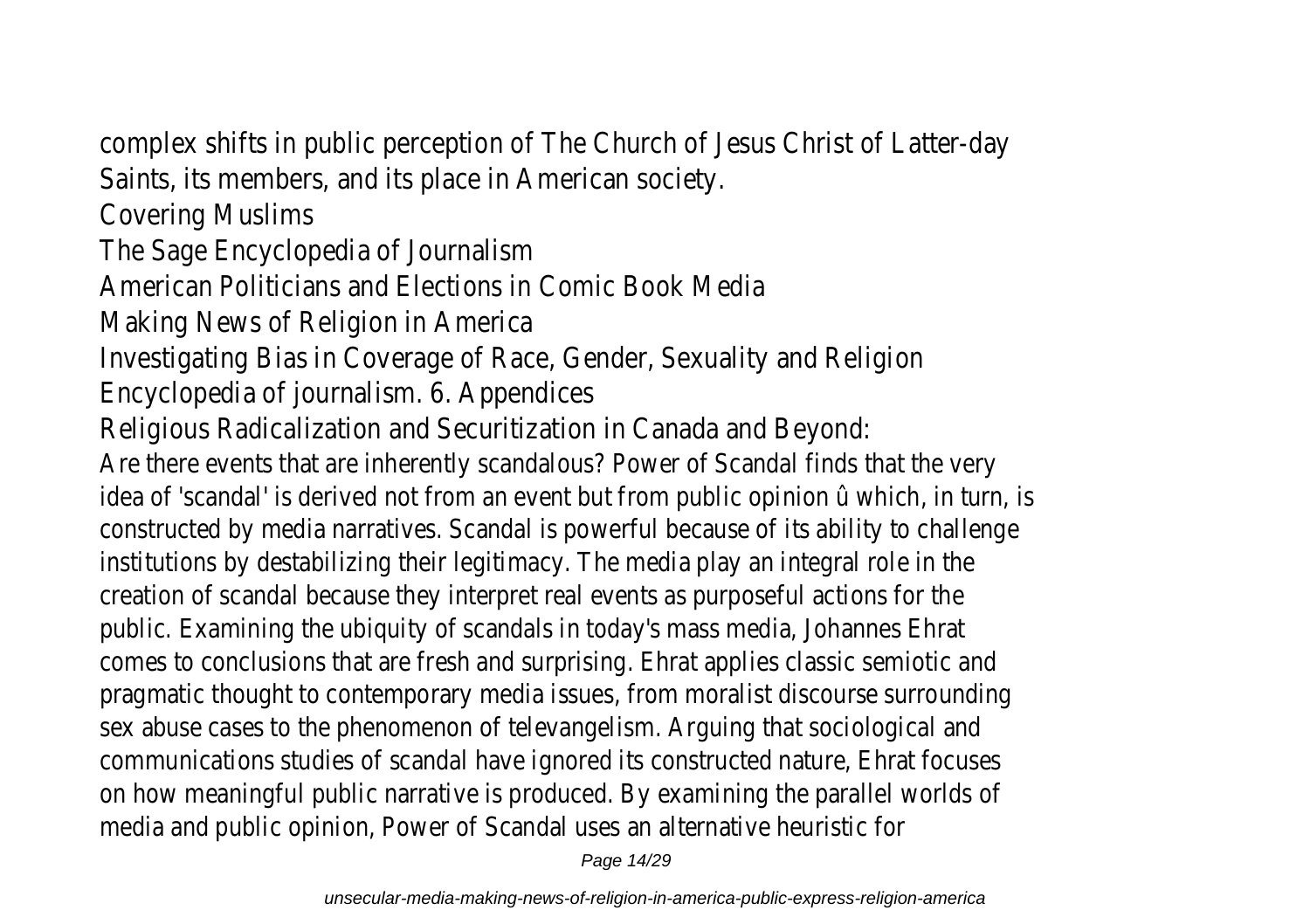understanding mass communication that is both rigorous and sophisticated. Stewart M Hoover offers a cultural-historical analysis of the rise of religious stories in the media - the Islamic Revolution in Iran, televangelism and its scandals, the political agenda of the Evangelical New Right, to name but a few. The author's penetrating analysis brings into sharp focus: the relationship between religion and the news media, both in everyday practice and in the larger context of American public discourse; the place of religion in American life; the role of the media in cultural discourse; and the prospects of institutional religion in the media age.

Presents an encyclopedia of religion and politics in America including short biographies of important political and religious figures like Ralph Abernathy, civil rights leader, and Ralph Waldo Emerson, writer, and synopses of religious entities like the Branch Davidians and the Episcopal church as well as important court cases of relevancy like Epperson et al. v. Arkansas having to do with evolution.

Mass media has become an integral part of the human experience. News travels around the world in a split second affecting people in other countries in untold ways. Although being on top of the news may be good, at least for news junkies, mass media also transmits values or the lack thereof, condenses complex events and thoughts to simplified sound bites and often ignores the essence of an event or story. The selective bibliography gathers the books and magazine literature over the previous ten years while providing access through author, title and subject indexes.

God in the Corridors of Power

Explorations in Media, Religion, and Culture

Page 15/29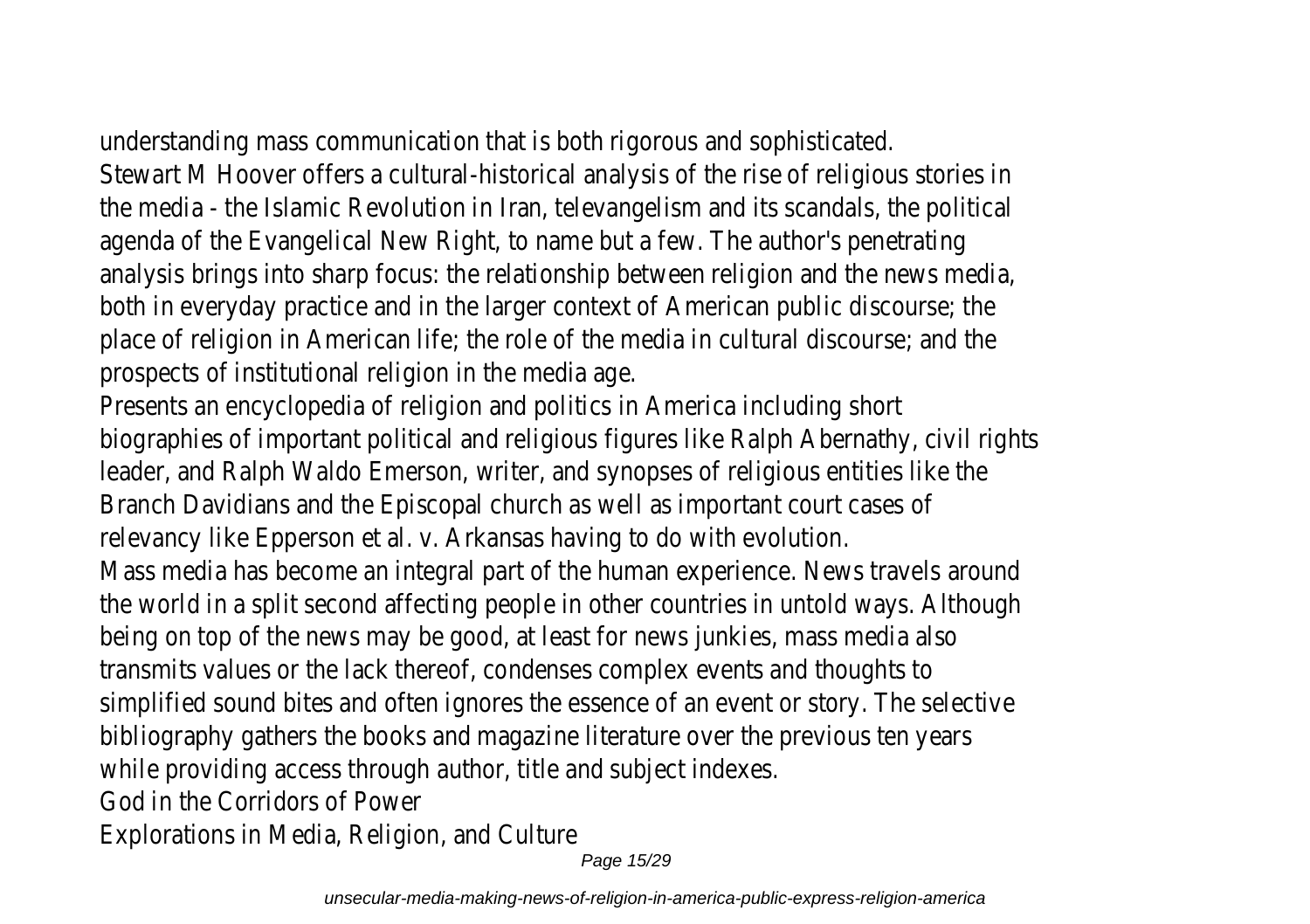Sex, Religion, Media

Public Affairs

How Media Shape Ideas about Religion and Culture

An Encyclopedia of Traditions, Diversity, and Popular Expressions

Encyclopedia of American Religion and Politics

Looks at religious diversity in the United States from mainstream faiths to Wicca and Zen, discussing faith, religious practices, traditions, and history of religions.

Covering topics ranging from the Moral Monday movement to Christian films and performers, Religion and Media in America is a qualitative study of the ways in which religion has been woven into American popular and civic culture. This book explores how Christianity both adapts to and is affected by new media forms. Its six chapters address religious activism; government imposition of religiosity into secular culture; religious entertainment; Bible translations marketed as consumer goods; and how religious satire comes from both religious and secular sources. Recommended for scholars and students interested in media studies, film studies, religion, communication, American history, American studies, political science, and popular culture.

"Written in a clear and accessible style that would suit the needs of

Page 16/29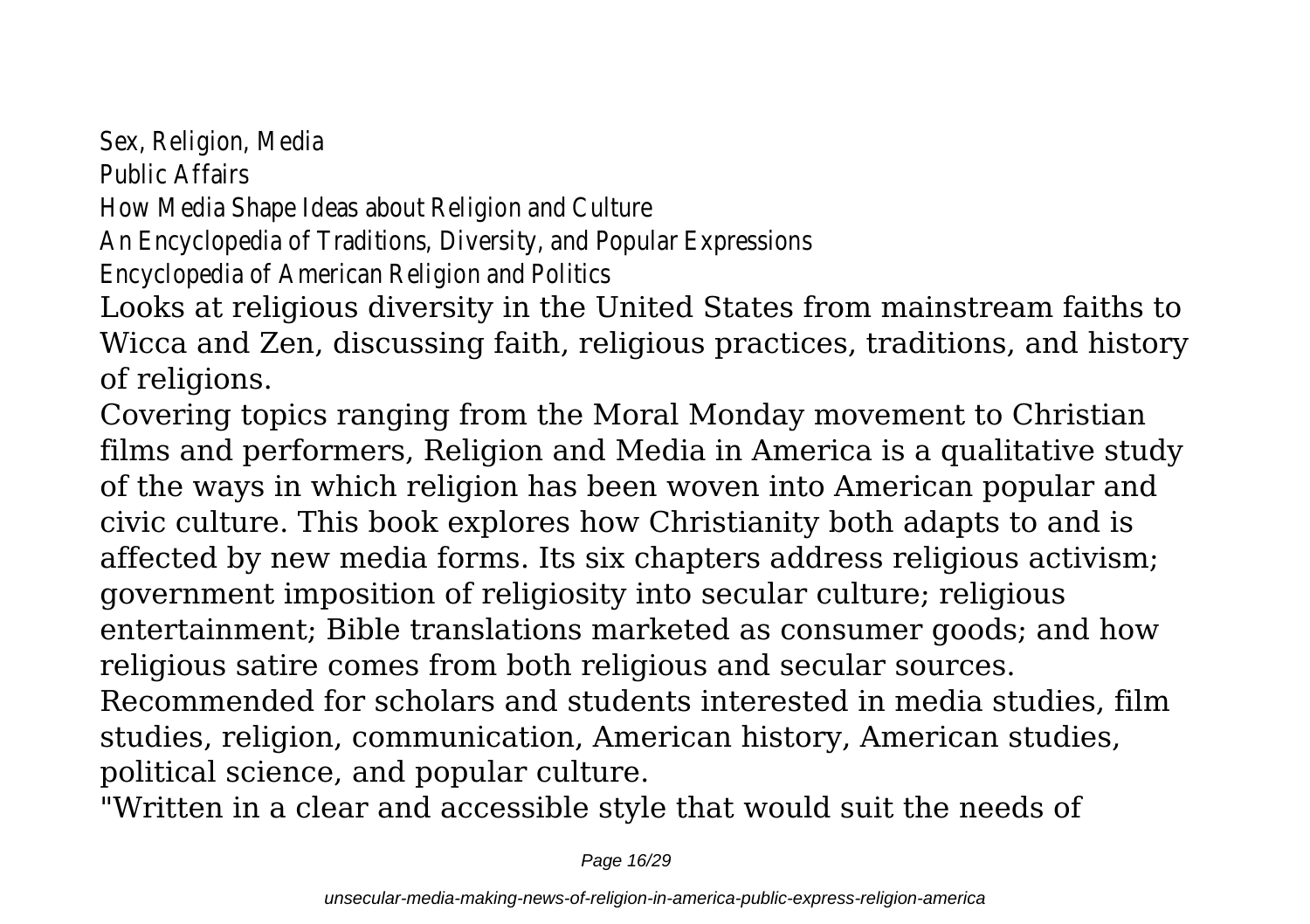journalists and scholars alike, this encyclopedia is highly recommended for large news organizations and all schools of journalism."--Starred Review, Library Journal Journalism permeates our lives and shapes our thoughts in ways we've long taken for granted. Whether we listen to National Public Radio in the morning, view the lead story on the Today show, read the morning newspaper headlines, stay up-to-the-minute with Internet news, browse grocery store tabloids, receive Time magazine in our mailbox, or watch the nightly.

Journalism permeates our lives and shapes our thoughts in ways that we have long taken for granted. Whether it is National Public Radio in the morning or the lead story on the Today show, the morning newspaper headlines, up-to-the-minute Internet news, grocery store tabloids, Time magazine in our mailbox, or the nightly news on television, journalism pervades our lives. The Encyclopedia of Journalism covers all significant dimensions of journalism, such as print, broadcast, and Internet journalism; U.S. and international perspectives; and history, technology, legal issues and court cases, ownership, and economics. The encyclopedia will consist of approximately 500 signed entries from scholars, experts, and journalists, under the direction of lead editor Gregory Borchard of University of Nevada, Las Vegas.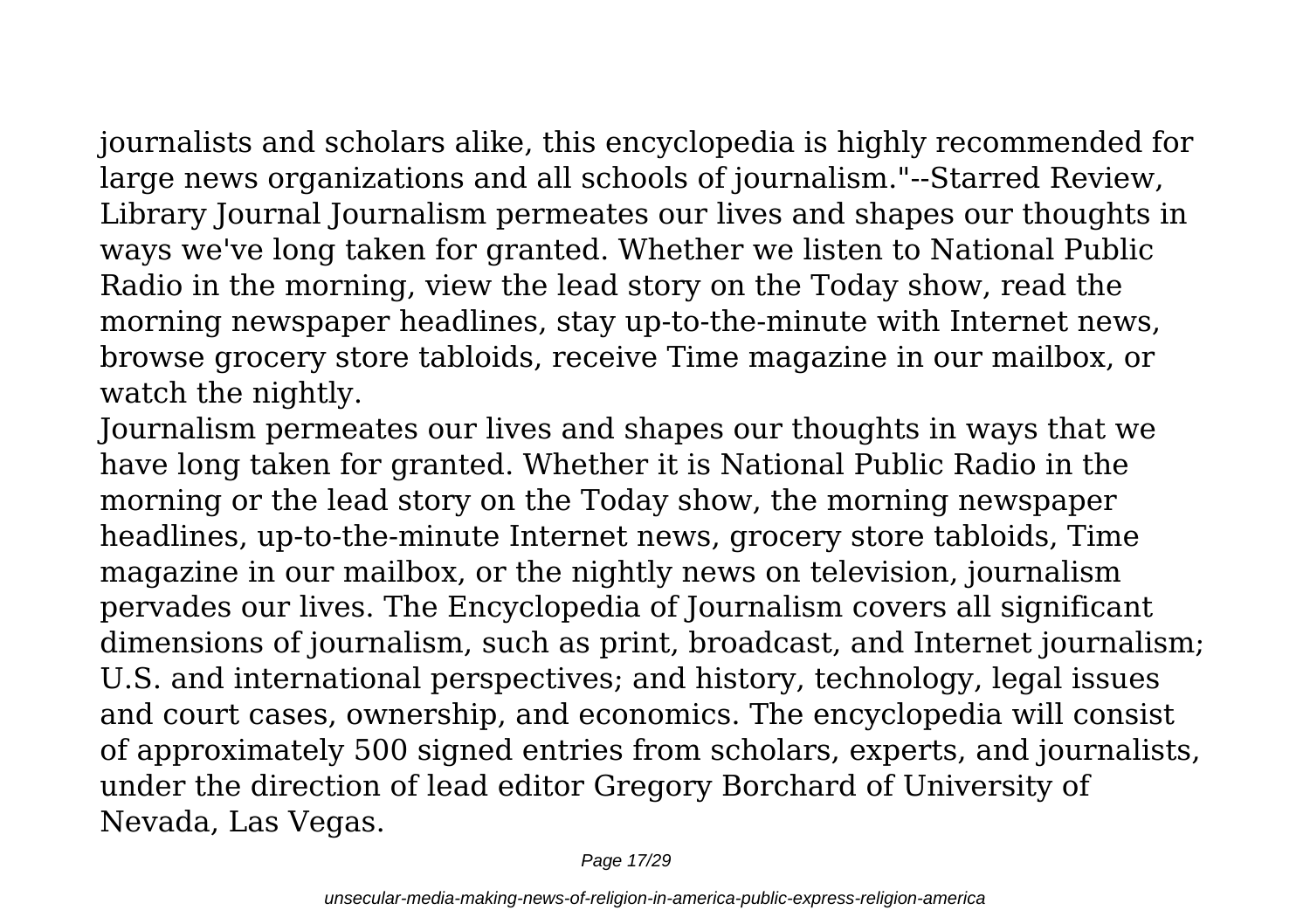Comparing Nordic Countries Christian Conservatives, the Media, and Politics in America Religion and Public Life in the Midwest Fifty Years of Public Perception Women in Mass Communication Key Issues and New Challenges Practicing Religion in the Age of the Media *The Routledge Handbook of Religion and Journalism is an outstanding reference source to the key topics, challenges, past and present global issues and debates in this exciting subject. The first collection of its kind, this volume comprises over 25 chapters by a team of international contributors. This Handbook is divided into five parts, each taking global developments in the field into account: Theoretical Reflections Power and Authority Conflict, Radicalization and Populism Dialogue and Peacebuilding Trends Within these sections, central issues, debates and developments are examined, including religious and secular press; ethics; globalization; gender; datafication; differentiation; journalistic religious literacy; race and religious extremism. This volume is essential reading for students and*

Page 18/29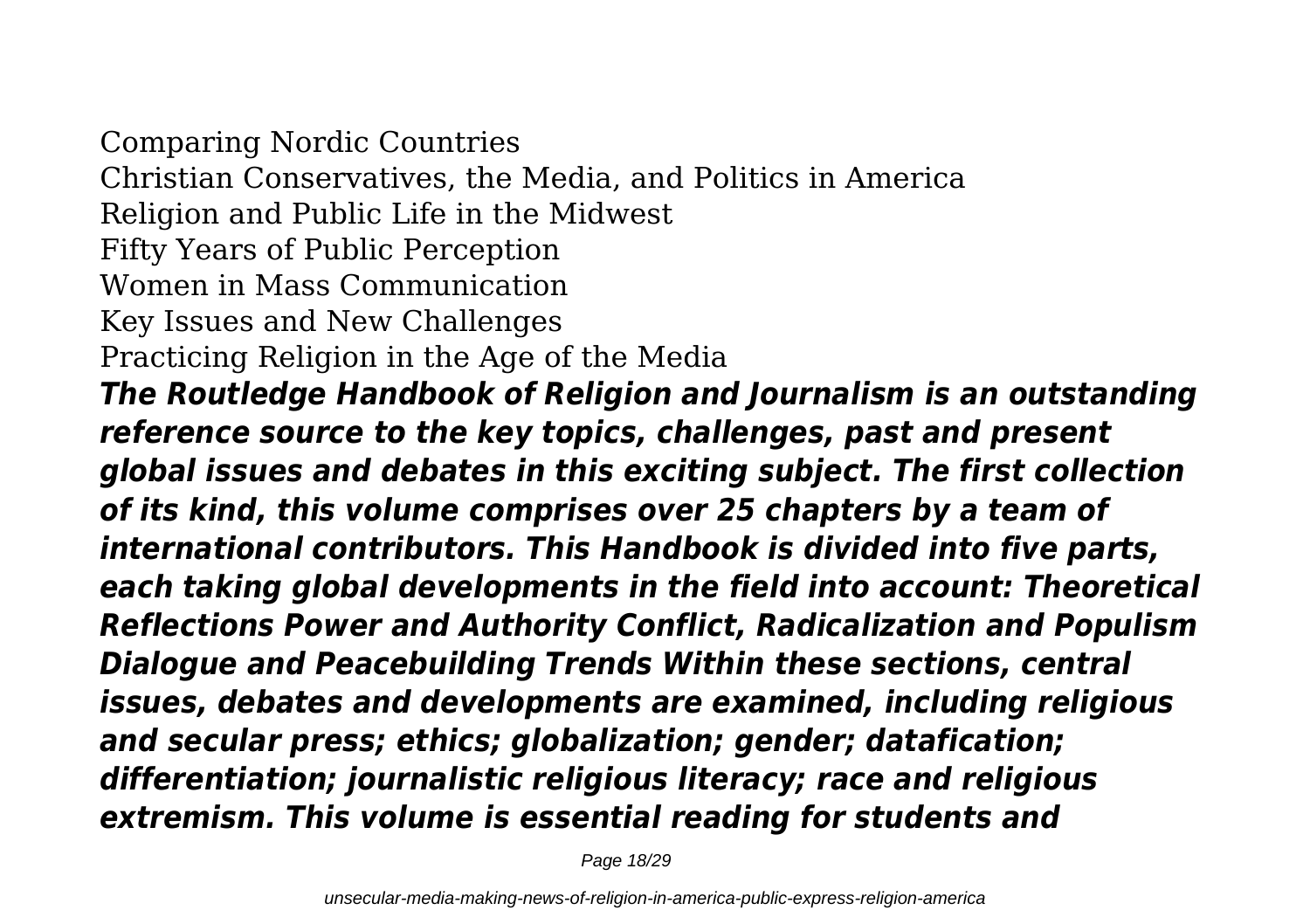*researchers in journalism and religious studies. This Handbook will also be very useful for those in related fields, such as sociology, communication studies, media studies and area studies. In Covering Muslims, Erik Bleich and A. Maurits van der Veen conclusively show that newspaper articles touching on Muslims are strikingly negative. They use cutting-edge techniques from computational social science to prove that articles that mention Muslims are far more negative than comparable stories related to Catholics, Jews, Hindus, African Americans, Latinos, Mormons, or atheists. The results examine how media outlets may contribute to pervasiveIslamophobia, and encourages readers and journalists to "tone check" the media rather than simply accepting negative associations with Muslims or other marginalized groups. This special issue of the Journal of Media and Religion looks at how religion is framed when it is thrust into the public realm through mediated coverage of a particular event. The first article examines how the public debate about teaching evolution was framed by the press in Tennessee. The next article discusses framing of news stories about Mormons during the 2002 Winter Olympic Games in Salt Lake* Page 19/29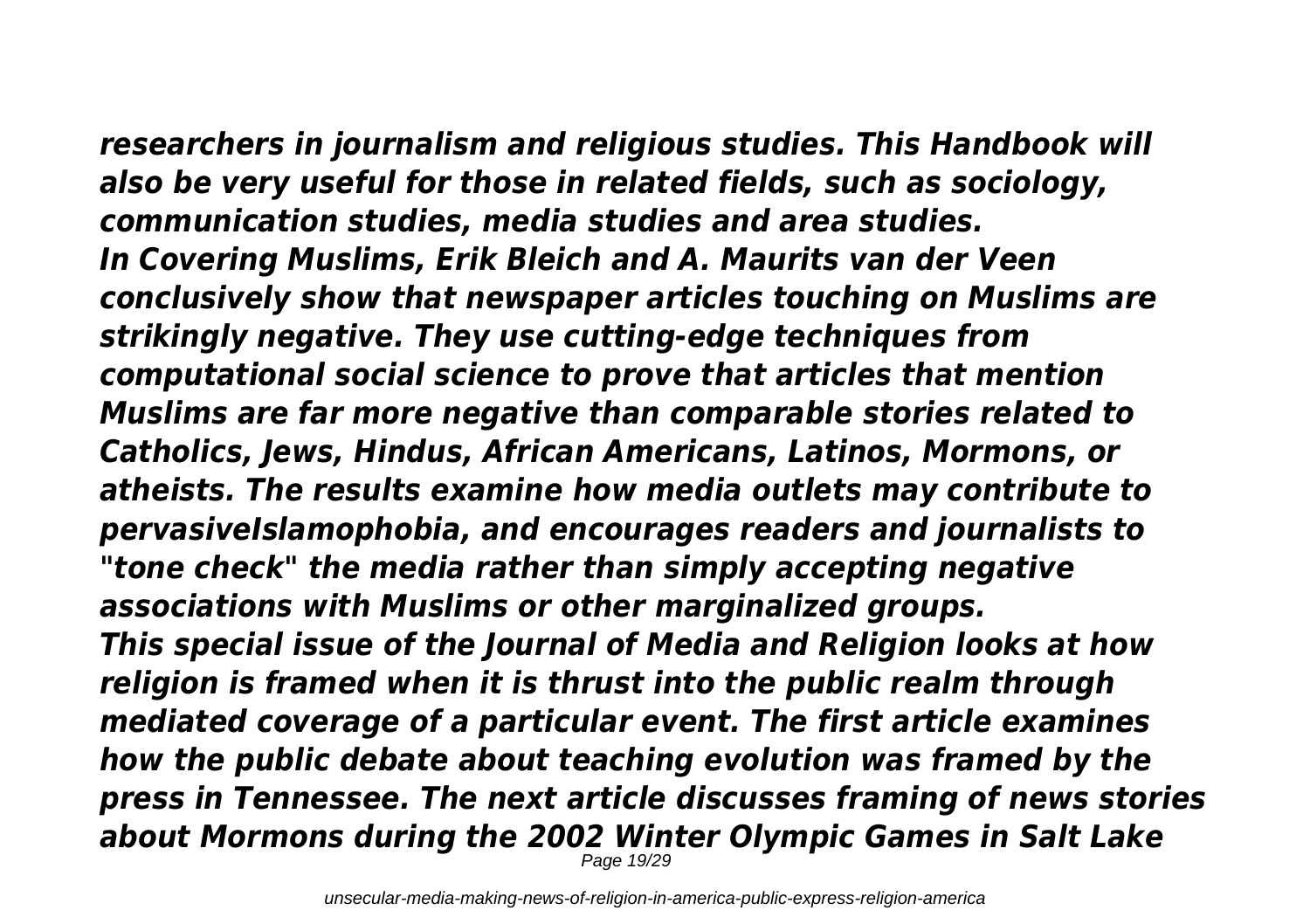*City. The final article applies Silk's unsecular media hypothesis to coverage of the Jesse Jackson infidelity scandal. Each of these articles uncovers new issues and insights about the framing of religion news. The editors hope that they will become important points of departure for theorization on this important topic. Future research will benefit from the analyses presented by these authors.*

*In this book, scholars examine the many prevailing arguments about media bias from a non-polemical perspective. Essays cover individual forms of bias, including ideology, politics, television, photography, religion, abortion, homosexuality, gender, race, crime, environment, region, military, corporate ownership, labor and health. Each essay introduces the topic, presents arguments for and against the specific bias, assesses the evidence for all arguments, and includes a list of suggested readings. Two additional essays discuss the broader aspects of the bias debate and give a personal perspective on reporting the controversial Israeli-Palestinian conflict. Instructors considering this book for use in a course may request an examination copy here.*

*Religion and Media in America*

Page 20/29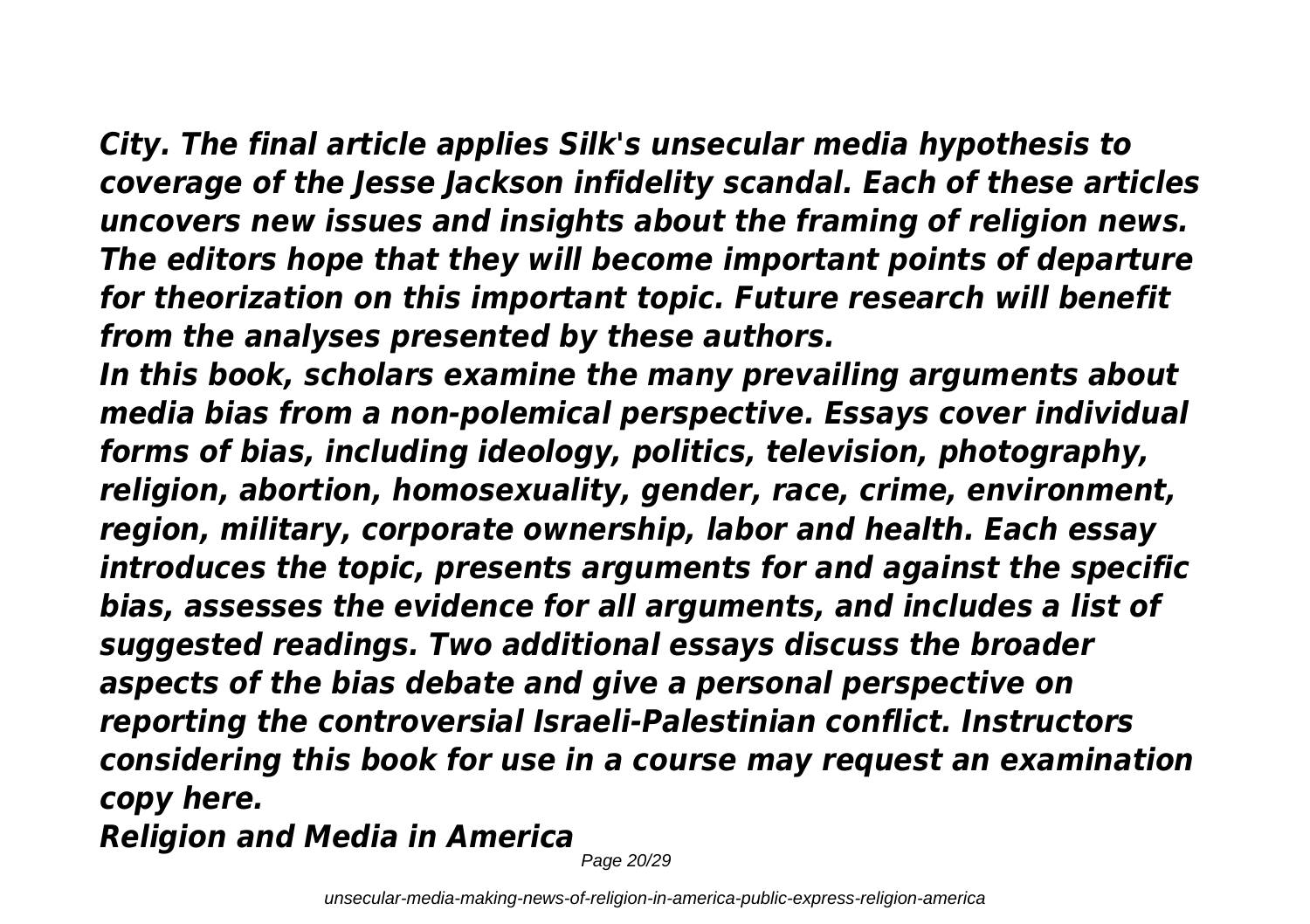## *Religion and the News A Special Issue of the journal of Media and Religion Qumran and Jerusalem America's Common Denominator? Representation and Change Televising Religion in India*

Media, Religion and Gender presents a selection of eminent current scholarship that explores the role gender plays when religion, media use and values in contemporary society interact. The book: surveys the development of research on media, religion and culture through the lens of key theoretical and methodological issues and debates within gender studies. includes case studies drawn from a variety of countries and contexts to illustrate the range of issues, theoretical perspectives and empirical material involved in current work outlines new areas and reflects on challenges for the future. Students of media, religion and gender at advanced level will find this a valuable resource, as will scholars and researchers working in this important and growing field.

In an examination of religion coverage in Time, Newsweek, Life, The Saturday Evening Post, Ebony, Christianity Today, National Review, and other news and special interest magazines, Sean McCloud combines religious history and social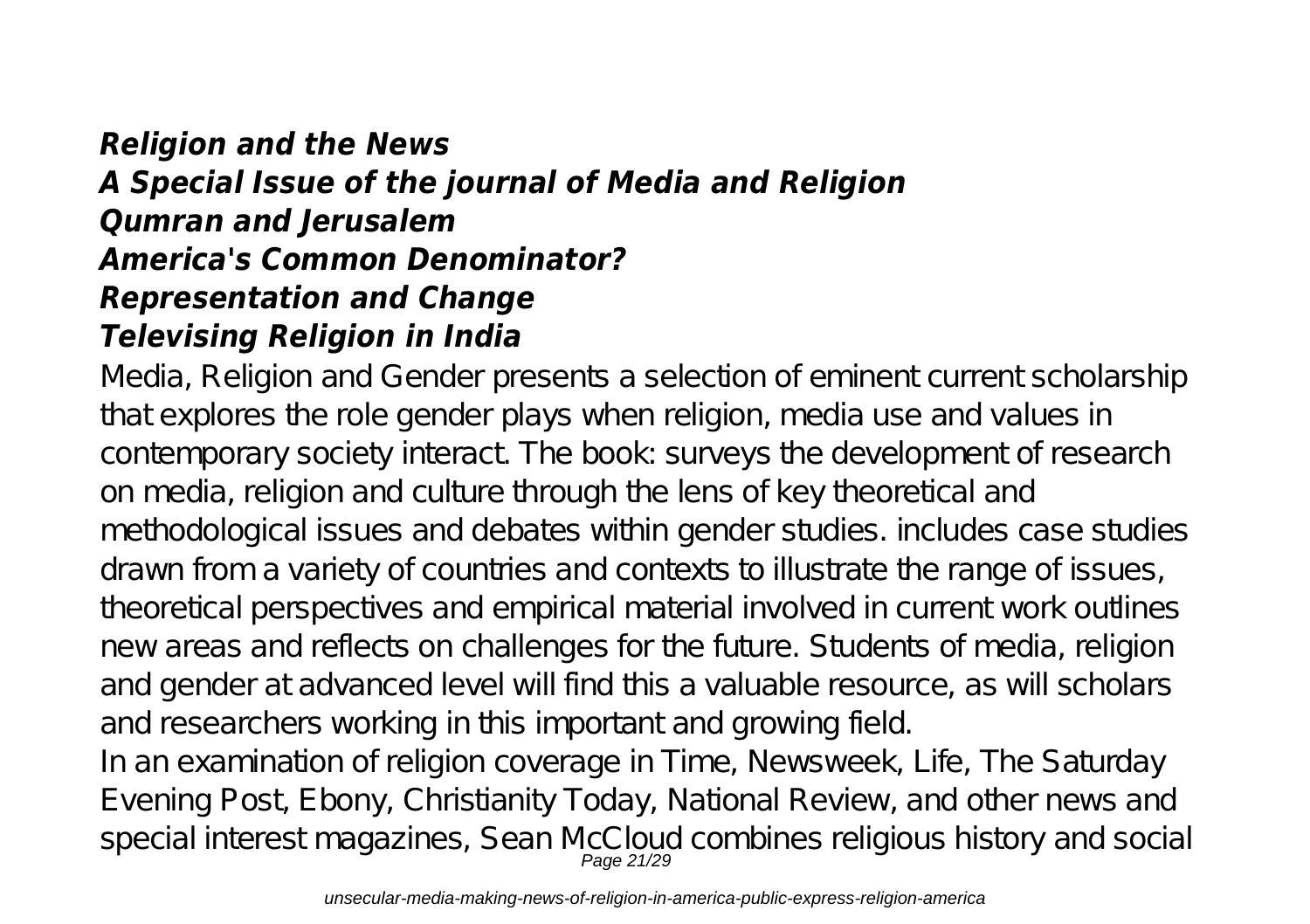theory to analyze how and why mass-market magazines depicted religions as "mainstream" or "fringe" in the post-World War II United States. McCloud argues that in assuming an American mainstream that was white, middle class, and religiously liberal, journalists in the largest magazines, under the guise of objective reporting, offered a spiritual apologetics for the dominant social order. McCloud analyzes articles on a wide range of religious movements from the 1950s through the early 1990s, including Pentecostalism, the Nation of Islam, California cults, the Jesus movement, South Asian gurus, and occult spirituality. He shows that, in portraying certain beliefs as "fringe," magazines evoked longstanding debates in American religious history about emotional versus rational religion, exotic versus familiar spirituality, and normal versus abnormal levels of piety. He also traces the shifting line between mainstream and fringe, showing how such boundary shifts coincided with larger changes in society, culture, and the magazine industry. McCloud's astute analysis helps us understand both broad conceptions of religion in the United States and the role of mass media in American society.

Whether the issue is the rise of religiously inspired terrorism, the importance of faith based NGOs in global relief and development, or campaigning for evangelical voters in the U.S., religion proliferates in our newspapers and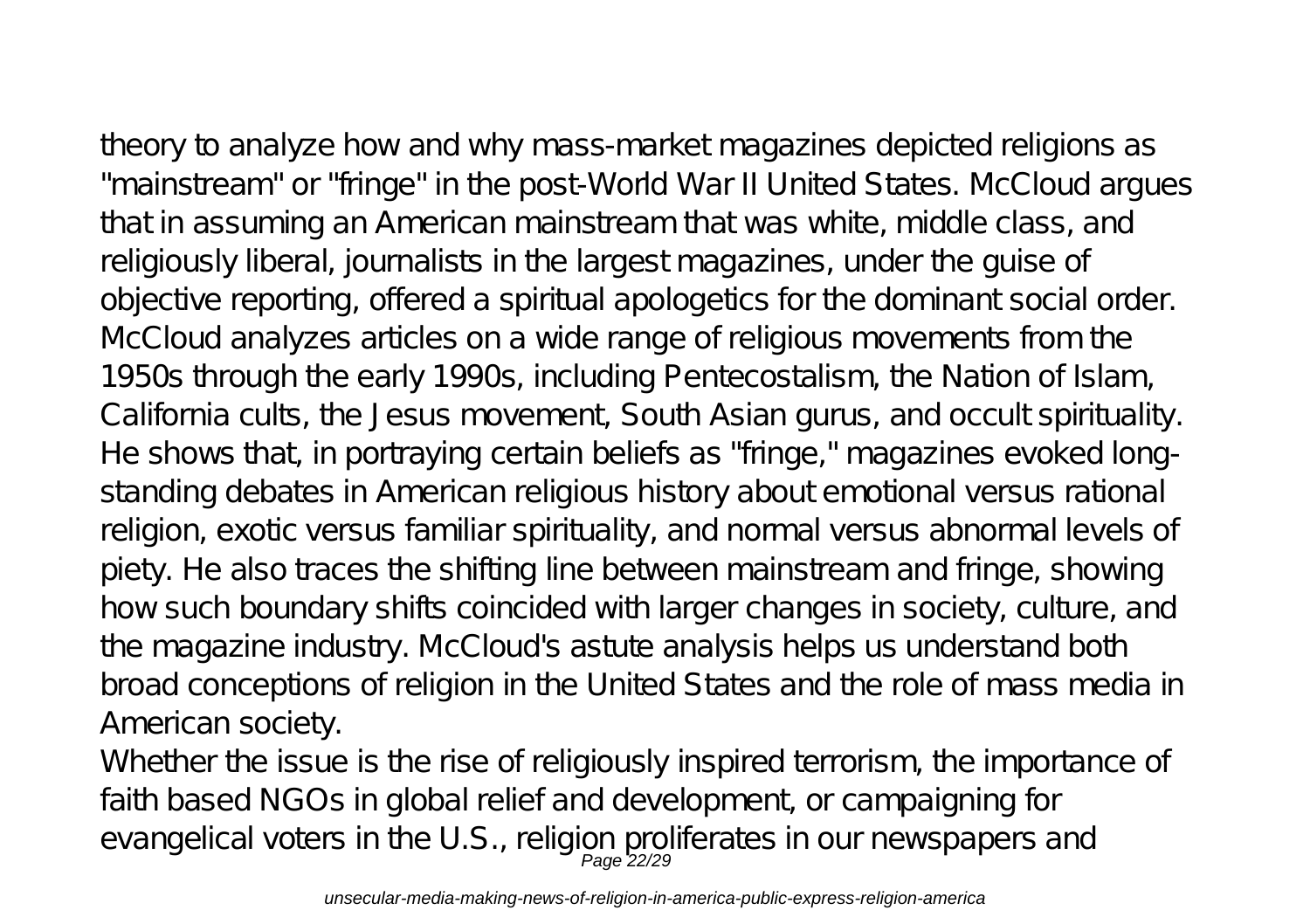magazines, on our radios and televisions, on our computer screens and, increasingly, our mobile devices. Americans who assumed society was becoming more and more secular have been surprised by religions' rising visibility and central role in current events. Yet this is hardly new: the history of American journalism has deep religious roots, and religion has long been part of the news mix. Providing a wide-ranging examination of how religion interacts with the news by applying the insights of history, sociology, and cultural studies to an analysis of media, faith, and the points at which they meet, The Oxford Handbook of Religion and the American News Media is the go-to volume for both secular and religious journalists and journalism educators, scholars in media studies, journalism studies, religious studies, and American studies. Divided into five sections, this handbook explores the historical relationship between religion and journalism in the USA, how religion is covered in different media, how different religions are reported on, the main narratives of religion coverage, and the religious press.

God in the Corridors of Power: Christian Conservatives, the Media, and Politics in America is a comprehensive study of Christian conservative power in America's political culture how it was achieved, how it is maintained, and where it is going. It came about in part because of an enduring influence in the school room, the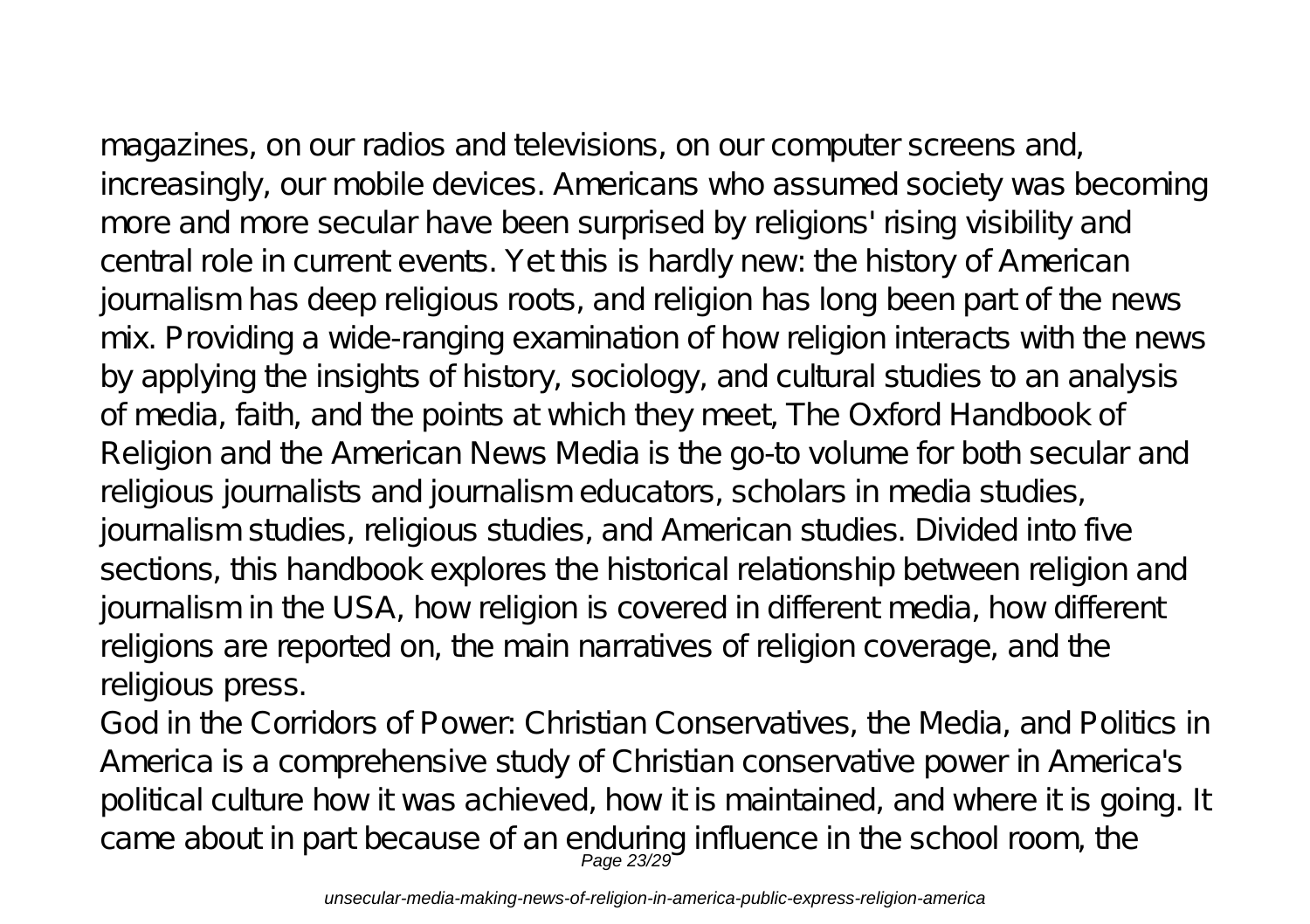seminary and in the pulpit, and in part because conservatives are so skilled at using commercial and non-commercial media, including religious media, to disseminate their views to broader audiences. Though their power has waxed and waned, they continue to be a potent force in public policy today. The authors argue that the astonishing electoral successes of Christian conservatives at all levels of national, state and local government was made possible by linking political, social, media and religious interests with an emerging consensus about what constitutes a conservative mindset in American politics. Christian conservatives unquestionably have been the most significant component in a coalition of religious conservatives, traditionalist conservatives and neoconservatives that has driven the Republican Party now for almost two generations. This multifaceted understanding of Christian conservative activists in religion and politics traces the impact Christian conservatives have had on American Christianity as a whole while also examining the limitations imposed on the Christian conservative agenda by American civil religion, the Constitution and case law. The authors explore women's reproductive rights in the debate over contraception and abortion, and gay civil rights in the debate over gay marriage and family rights. The debate over intelligent design and evolution is examined in the context of the campaign to transform public school education. The run-up to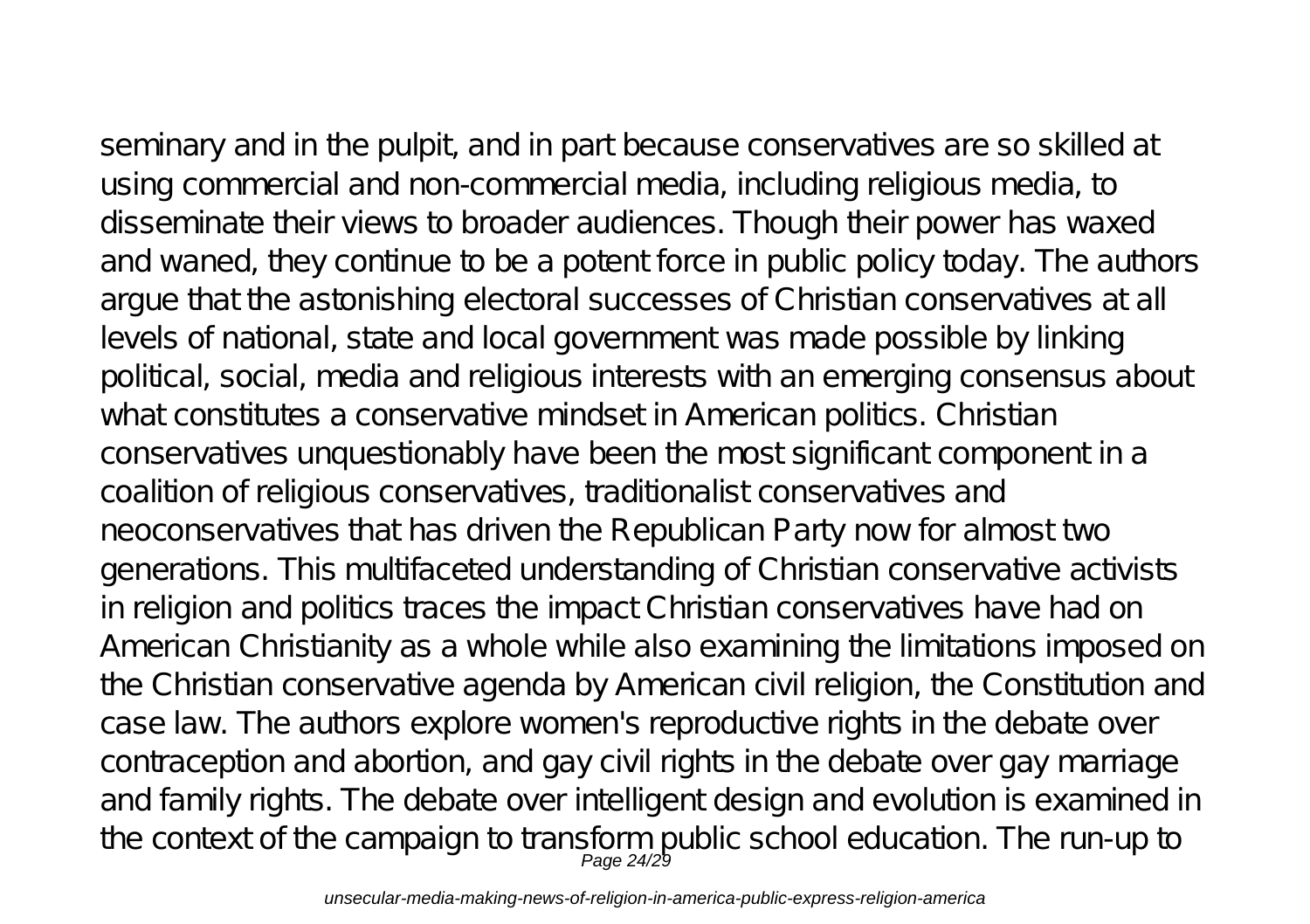the wars in Afghanistan and Iraq is scrutinized against the background of the declared "war on terrorism." While the conservative religious and secular coalition within the Republican Party began to fragment even before the end of George W. Bush's first term in office, it remained a powerful force in the 2004 and 2008 elections. The book concludes with some thoughts about the impact of Christian conservatives in politics, media and religion in the future. "

Power of Scandal

Media, Religion and Gender

Religion in the News

American Newspapers in Comparative Perspective

Politics in the Age of Sex Scandals

The Routledge Handbook of Religion and Journalism

Religious Complexity in the Public Sphere

Over the past two decades, a host of critics have accused American journalism and higher education of being indifferent, even openly hostile, to religious concerns. These professions, more than any others, are said to drive a wedge between facts and values, faith and knowledge, the sacred and the secular. However, a growing number of observers are calling attention to a religious resurgence—journalists are covering religion more frequently and religious scholars in academia are increasingly visible. John Schmalzbauer provides a compelling investigation of the role of Catholic and evangelical Protestant beliefs in the newsroom and the classroom. His Page 25/29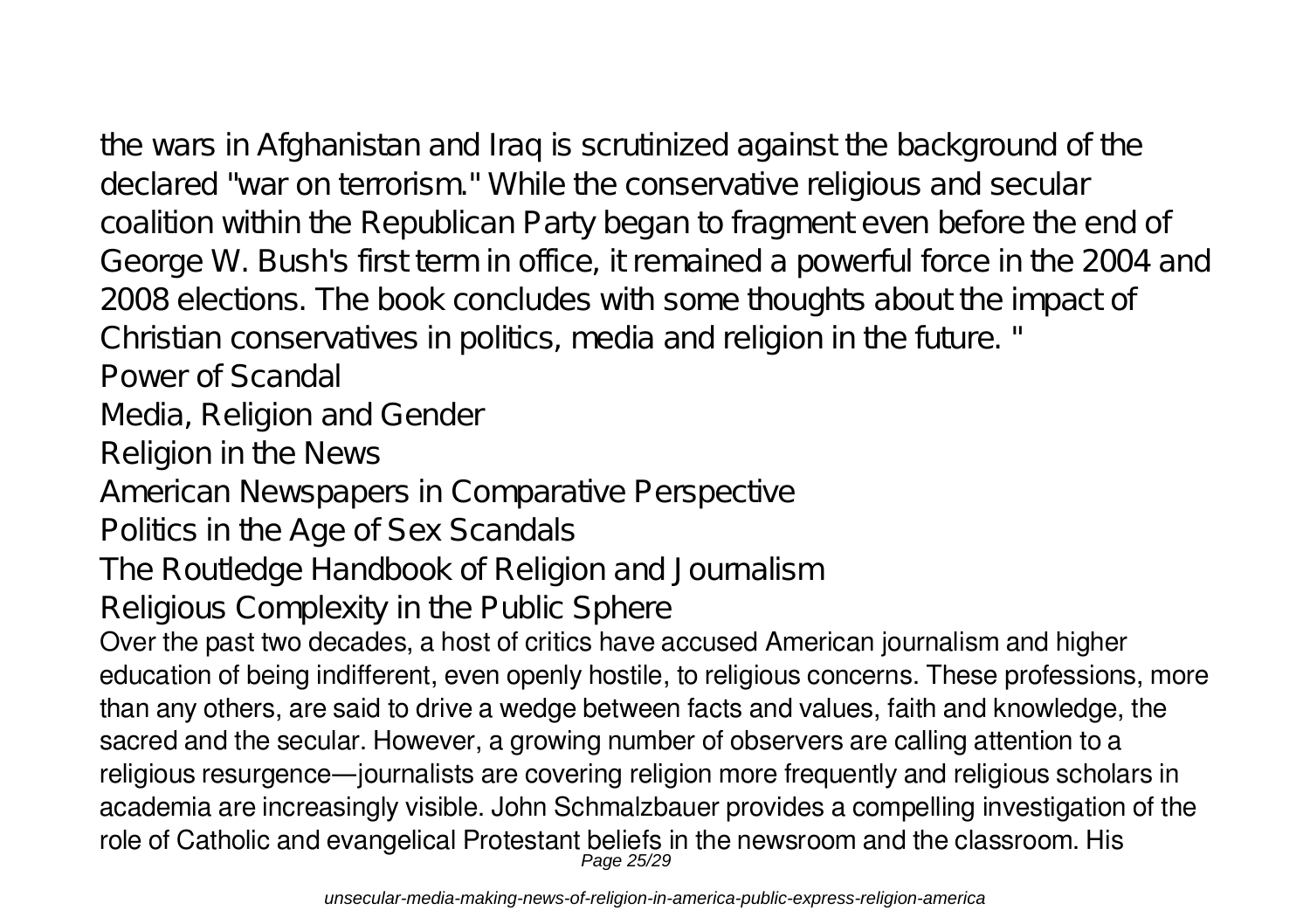interviews with forty prominent journalists and academics reveal how some people of faith seek to preserve their religious identities in purportedly secular professions. What impact, he asks, does their Christianity have on their jobs? What is the place of personal religious conviction in professional life? Individuals featured include the journalists Fred Barnes, Cokie Roberts, Peter Steinfels, Cal Thomas, and Kenneth Woodward, and the scholars John DiIulio, Elizabeth Fox-Genovese, Andrew Greeley, George Marsden, and Mark Noll. Some of the journalists and academics with whom Schmalzbauer spoke qualified displays of personal religious belief with reminders of their own professional credibility, drawing a line between advocacy and objectivity. Schmalzbauer highlights the persistent tensions between the worlds of public endeavor and private belief, yet he maintains there is room for faith even in professional environments that have tended to prize empiricism and detachment over expressions of personal conviction. This book---an edited compilation of twenty-nine essays---focuses on the difference(s) that a Christian worldview makes for the disciplines or subject areas normally tauht in liberal arts colleges and universities. Three initial chapters of introductory material are followed by twenty-six essays, each dealing with the essential elements or issues in the academic discipline involved. These individual essays on each discipline are a unique element of this book. These essays also treat some of the specific differences in perspective or procedure that a biblically informed, Christian perspective brings to each discipline. Christian Worldview and the Academic Disciplines in intended principally as an introductory textbook in Christian worldview courses for Christian college or university students. This volume will aslo be of interest to Christian students in secular post-secondary institutions who may be encountering challenges to their faith---both implicit and explicit---from peers or professors who assume that holding a strong Christian faith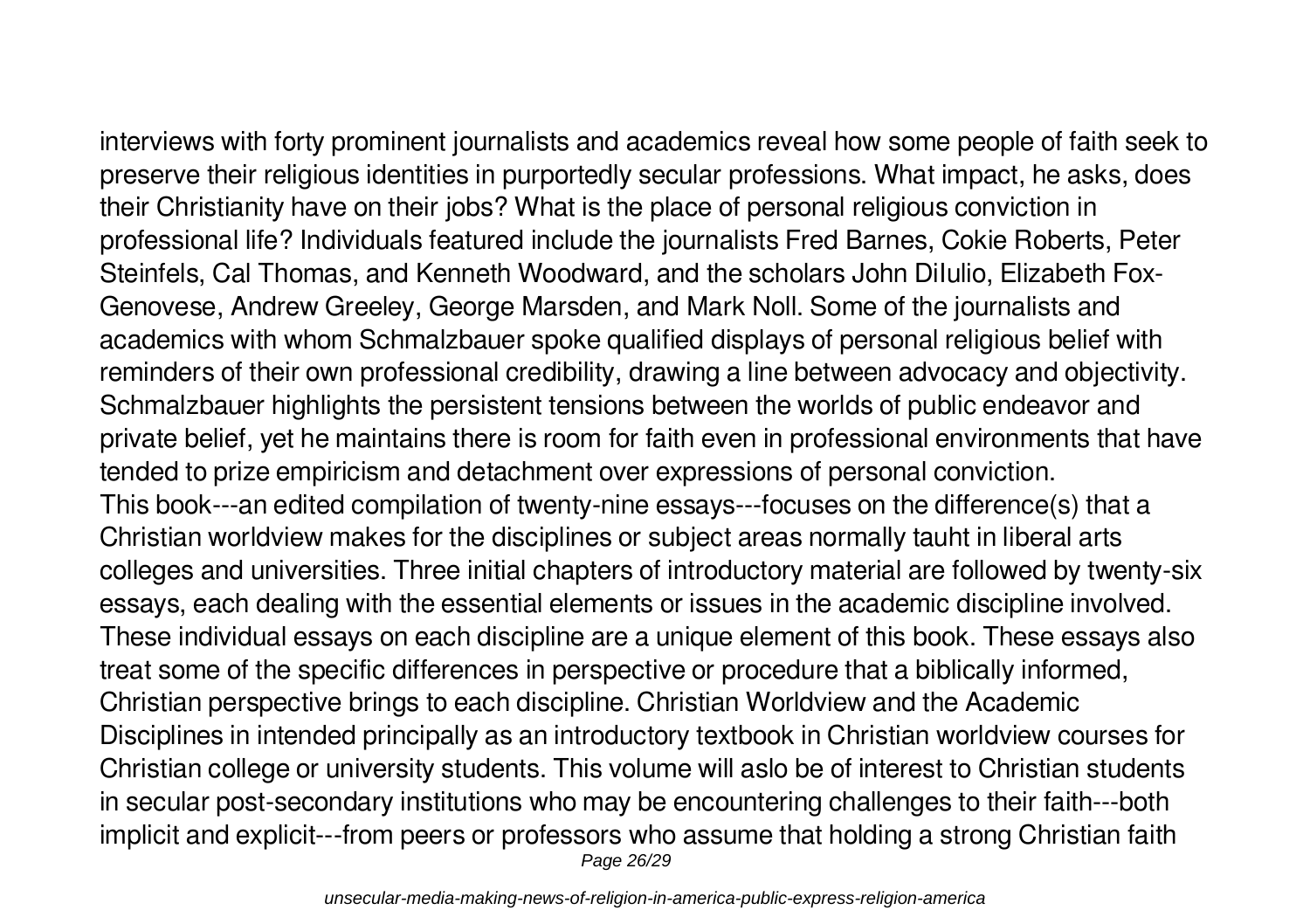and pursuing a rigorous college or university education are essentially incompatible. This book should also be helpful for college and university professors who embrace the Christian faith but whose post-secondary academic background---because of its secular orientation---has left them inadequately prepared to intelligently apply the implications of their faith to their particular academic specialty. Such specialists, be they professors or upper-level graduate students, will find the extensive bibliographies of recent scholarship at the end of the individual chapters particularly helpful. "Downey and Porter present a unique contribution to the perennial question of how faith interacts with the academic disciplines. Numerous factors contribute to this book's significance: the common conviction that one's Christian beliefs ought to shape the contents of one's teaching, the variety of perspectives and opinions, and the wide range of academic disciplines under discussion. The essays---originating among the excellent faculty of Trinity Western University---will deservedly be much used in undergraduate colleges and universities."---Hans Borsma J.I. Packer Professor of Theology, Regent College "Few faculty, Christian or otherwise, understand what their colleagues in other departments are doing or why. This collection of essays is not only an excellent introduction to the whole scope of academic enterprises but to the unique and important relationship between each discipline and the Christian faith. An important book not only for the entire range of faculty but for students yearning to understand both their Christian faith and what is being taught in the classroom."---James W. Sirf author of the Universe Next Door and, with co-author carl Peraino, Deepest Differences A Christian Atheist Dialogue "Christian Worldview and the Academic Disciplines is a book long overdue. It will serve as an outstanding textbook for interdisciplinary courses. But this book is more than that. Christian Worldview and the Academic Disciplines is a book that everyone Page 27/29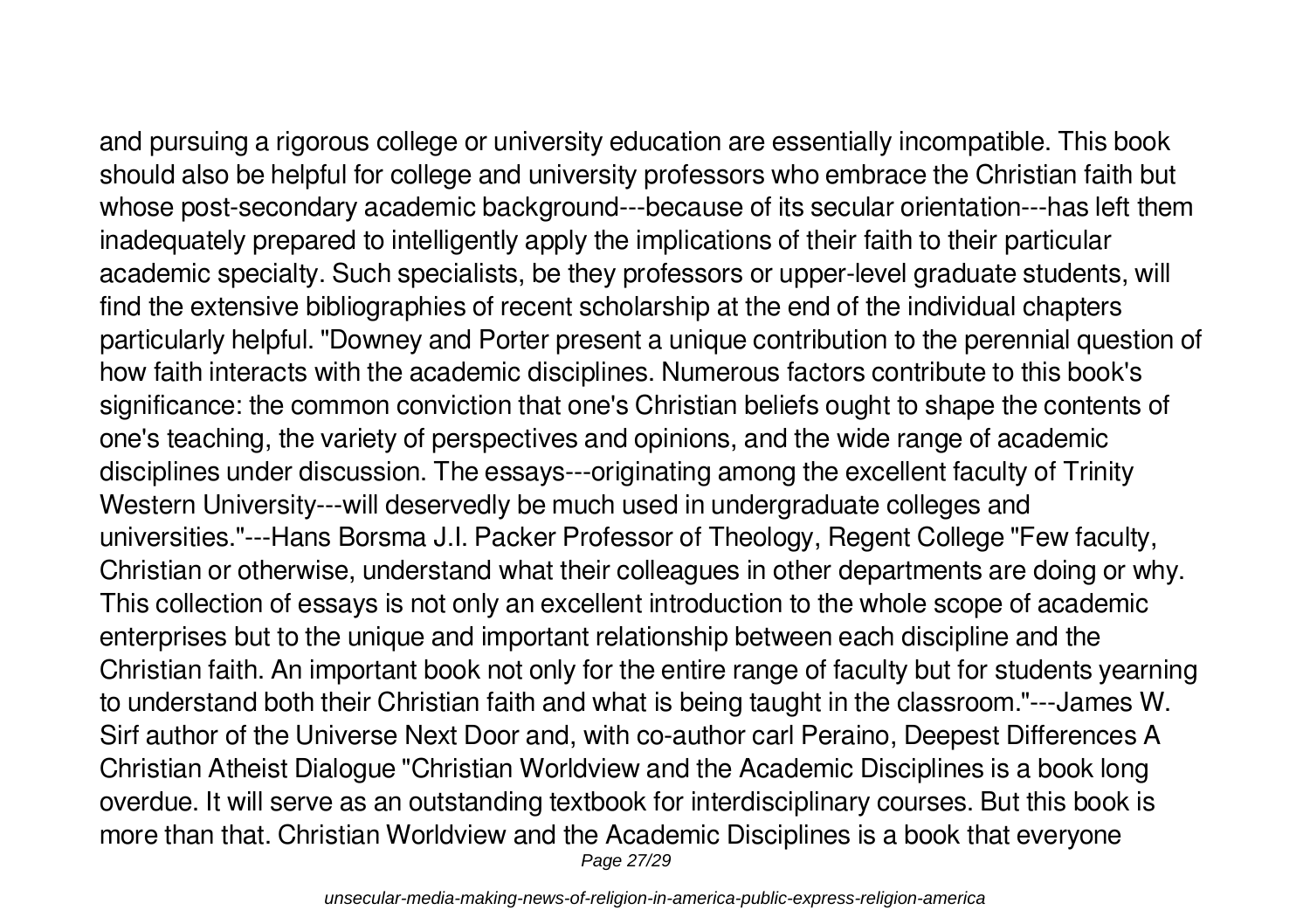concerned with Christian thought, especially in the context of the Academy, will want to read. I highly recommend it."---Craig A. Evans Payment Distinguished Professor of New Testament, Acadia Divinity College Nova Scotia

With the full publication of the Dead Sea Scrolls come major changes in our understanding of these fascinating texts and their significance for the study of the history of Judaism and Christianity. One of the most significant changes that one cannot study Qumran without Jerusalem nor Jerusalem without Qumran is explored in this important volume. / Although the Scrolls preserve the peculiar ideology of the Qumran sect, much of the material also represents the common beliefs and practices of the Judaism of the time. Here Lawrence Schiffman mines these incredible documents to reveal their significance for the reconstruction of the history of Judaism. His investigation brings to life a period of immense significance for the history of the Western world

This book explores how religion manifests itself in television. It focuses on how religious traditions, practices, and discourses have been incorporated into non-religious television programmes and how they bring both the community and the media into the fold of religion. The volume traces the cultural and institutional history of television in the state of Sikkim, India, to investigate how it became part of the cultural life of the communities. The author analyses three televised shows that captured the community's imagination and became ceremonial and religious engagement. Through these case studies, he highlights how rituals and myths function in mass media, how traditional institutions and religious practices redefine themselves through their association with the visual mass medium, and how identities based on religion, cultural tradition, and politics are reinforced, transformed, and amplified through television. The book further Page 28/29